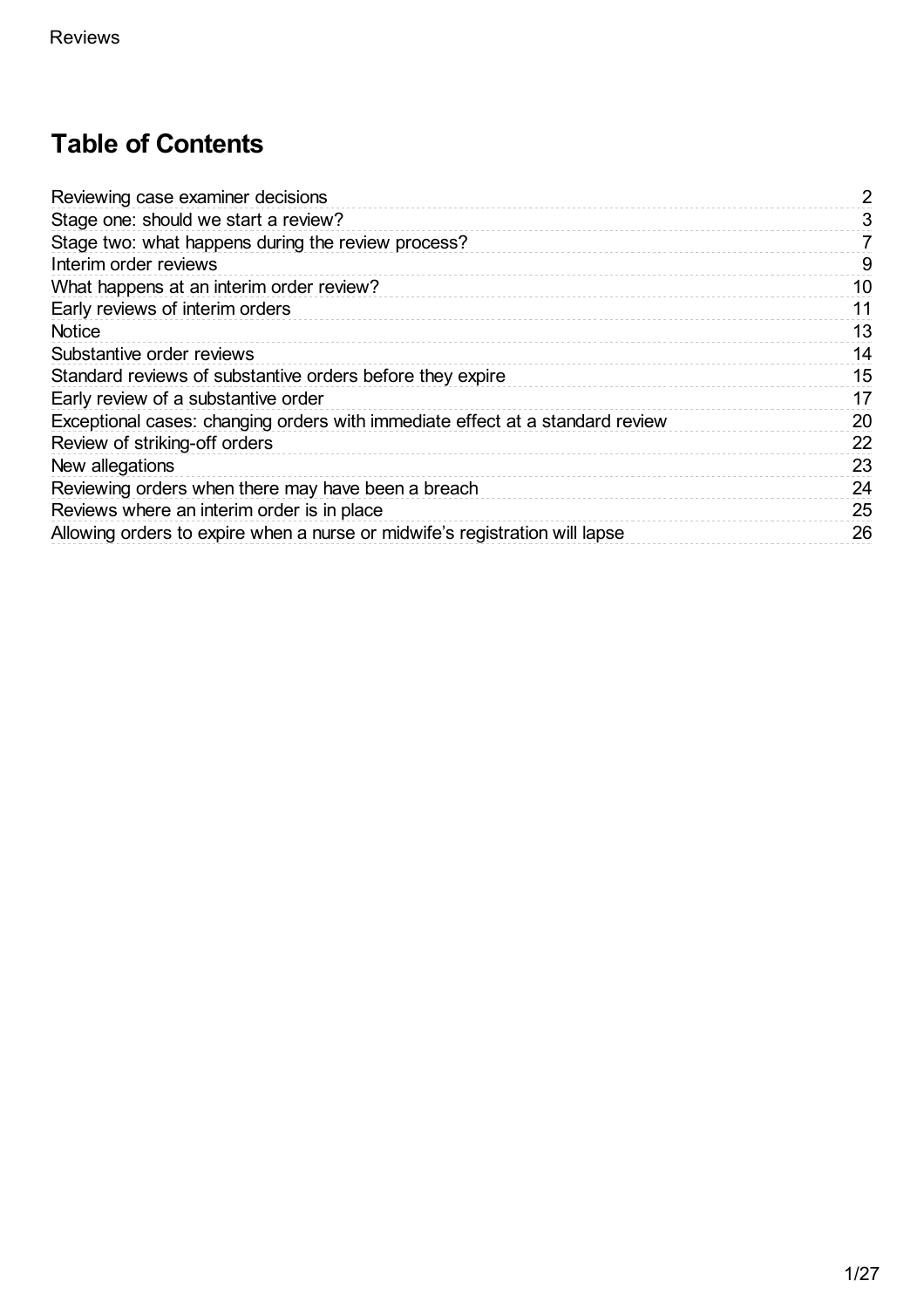

# <span id="page-1-0"></span>**Reviewing case examiner decisions**

Reference: REV-1 Last Updated: 26/06/2020

The Registrar is able to review the following decisions<sup>1</sup> made by case examiners (or, where they didn't agree, determinations by the Investigating Committee):

- A no case to answer decision.
- A no case to answer decision where they have given [advice](https://www.nmc.org.uk/ftp-library/case-examiners/available-outcomes/advice/) or issued a [warning](https://www.nmc.org.uk/ftp-library/case-examiners/available-outcomes/warnings/).
- A recommendation that [undertakings](https://www.nmc.org.uk/ftp-library/case-examiners/available-outcomes/undertakings/) are agreed with the nurse, midwife or nursing associate.
- A recommendation that variations to the undertakings are agreed with the nurse, midwife or nursing associate.
- A decision that undertakings should no longer apply and that the allegation against the nurse, midwife or nursing associate should not be considered further.

At the end of our investigation case examiners or the Investigating Committee consider the evidence and decide if there is a case to answer or if there is no case to answer.

A 'no case to answer decision' is when case examiners or the Investigating Committee consider that the facts of the case or the finding of impairment are not capable of being proved, and they either close all of the concerns which have been referred or some of the concerns.

Find out how we check if we can start a [review](https://www.nmc.org.uk/ftp-library/reviews/reviewing-case-examiner-decisions/stage-one-should-we-start-a-review/) and what [happens](https://www.nmc.org.uk/ftp-library/reviews/reviewing-case-examiner-decisions/stage-two-what-happens-during-the-review-process/) during the review process.

1 Rule 7A(1)(a-c)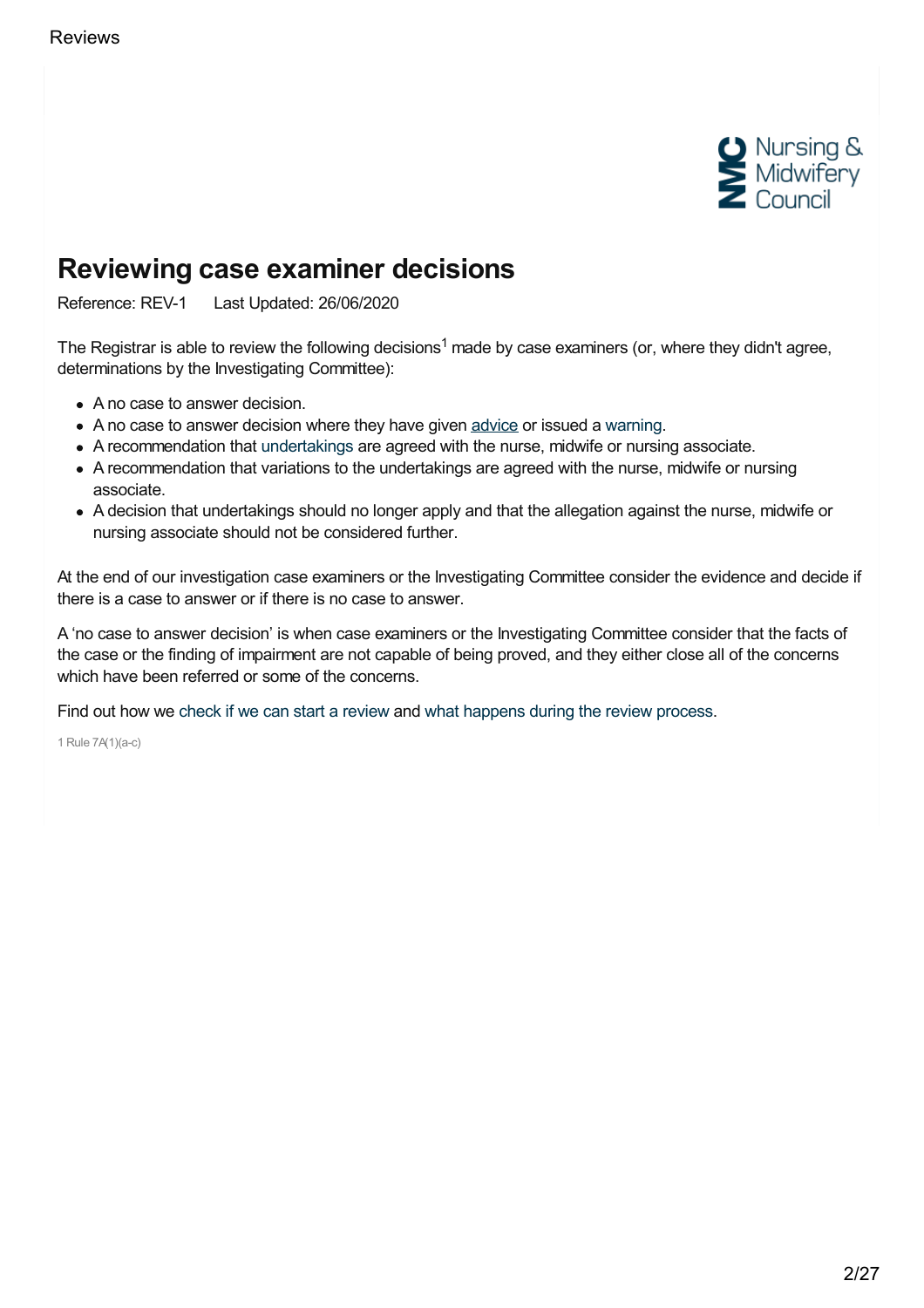

# <span id="page-2-0"></span>**Stage one: should we start a review?**

Reference: REV-1a Last Updated: 26/06/2020

#### **In this guide**

- What we're able to [review](#page-2-1)
- Time limit for [starting](#page-2-2) a review
- Who can [request](#page-2-3) a review
- [Grounds](#page-3-0) for a review
- Deciding if a review would be in the public interest or [necessary](#page-4-0) to prevent injustice to the nurse, midwife or nursing associate
- Letting [people](#page-4-1) know there will be a review
- Deciding if further [investigation](#page-5-0) is needed

### <span id="page-2-1"></span>**What we're able to review**

The Registrar is able to review and reopen a no case to answer decision as long as it was made after 9 March 2015. The Registrar is also able to review:

- a decision to recommend undertakings
- a decision to recommend variations to undertakings
- a decision to remove undertakings and not to consider the allegations any further.

A request can be made to review the whole of a decision or part of a decision. The whole of the decision does not have to be called into question for a review to take place.

The Registrar is not able to review a decision when a nurse, midwife or nursing associate is not on our register.

When we receive a request to review, we will check that the nurse, midwife or nursing associate is still on our register. If the nurse, midwife or nursing associate has lapsed from our register between the time that the decision was made and the power to review request was received, we cannot review the decision and the reviewable decision will remain in place. We'll make a note of the request against the lapsed registration on our register in case the nurse, midwife or nursing associate applies to be readmitted in the future.

## <span id="page-2-2"></span>**Time limit for starting a review**

The Registrar cannot start a review of a decision more than one year after the date of that decision, unless there are exceptional circumstances. 1

When the Registrar is assessing whether there are exceptional circumstances, they should consider:

- the seriousness of the allegationthe period of time since the one year time limit expired
- the reasons (if any are provided) why the review request was not made sooner.
- if it's likely that relevant evidence will no longer be available,
- if the allegations relate to a single incident or a wider pattern of behaviour
- the continuing risk to the public and/or public interest, and
- if the allegations raise an important/new/developing area of practice or principle of law

Exceptional circumstances should not be defined too narrowly. This allows for each case to be considered fairly and with flexibility. The Courts have held that exceptional… "describes a circumstance which is such to inform an exception, which is out of the ordinary course, or unprecedented, or very rare but it cannot be one which is regularly or routinely encountered".<sup>2</sup>

## <span id="page-2-3"></span>**Who can request a review**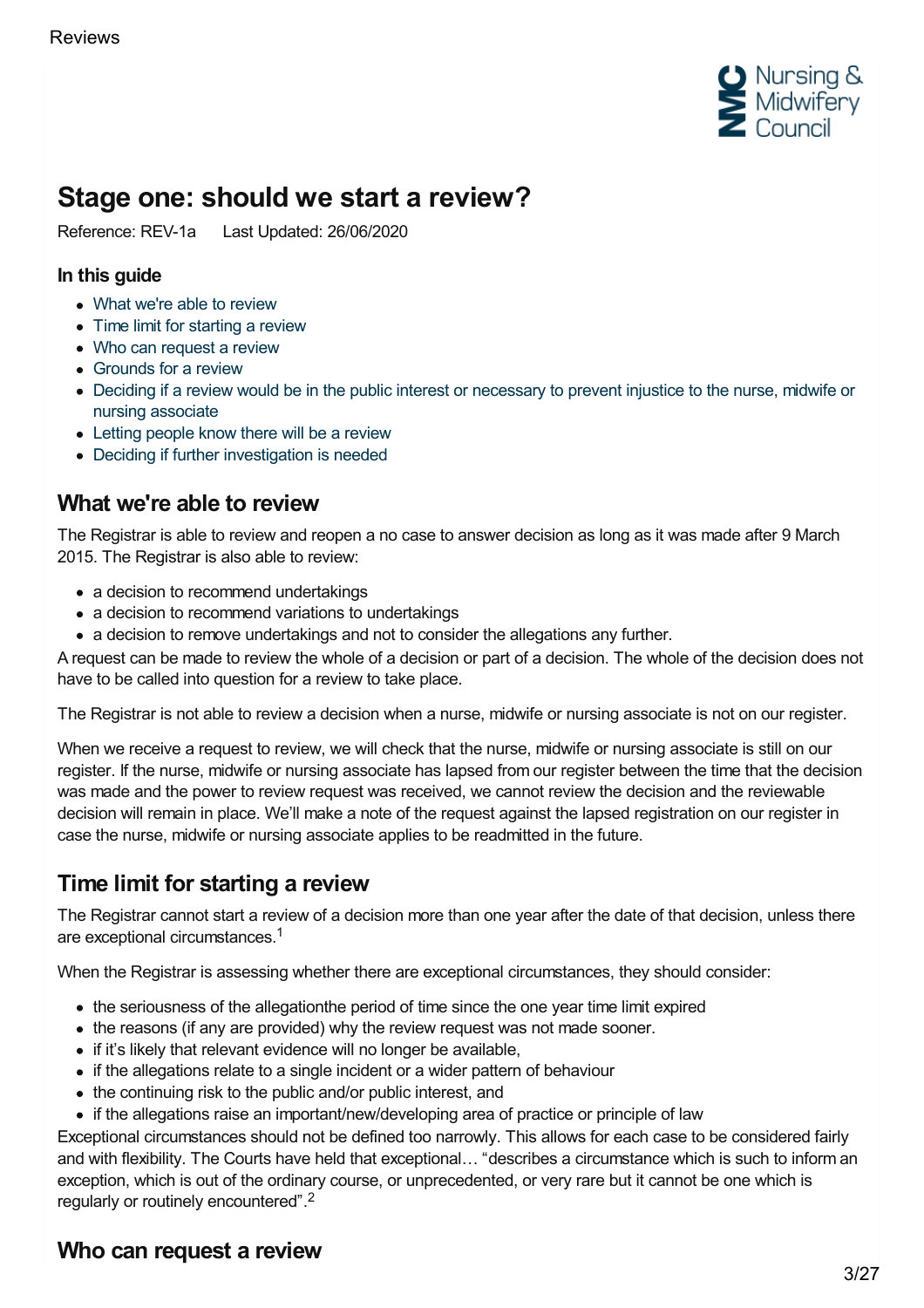Anyone can request a review, but generally requests come from:

- the person or organisation who originally referred the allegation
- the nurse, midwife or nursing associate themselves
- a third party who was somehow connected with the events that led to the referral (for example, a patient, colleague or an employer)
- a member of our staff.

### <span id="page-3-0"></span>**Grounds for a review**

The Registrar can review all of or part of the decision if they have reason to believe:<sup>3</sup>

- the decision may be **materially flawed,** or
- there is **new information** which the decision makers did not have which may have meant a different decision was made.

In both cases, the Registrar will only review the decision if they think it is in the public interest or is necessary to prevent unfairness to the nurse, midwife or nursing associate.

The relatively low threshold applied for deciding to review reflects that the Registrar may not have much information to assist them at this stage as they will not have representations from all parties nor will they have had the chance to carry out any further investigation.

The request to review the decision must specify if the request is made on the grounds of new information or material flaw and provide detail to the Registrar in support of this. We will not refer requests to review a case to the Registrar if the review request is only an expression of general unhappiness with the decision. This is because the Registrar can only decide to review decisions if the grounds for review have been satisfied.

## **Material flaw**

A decision can be flawed<sup>4</sup> in its reasoning or content, or as a result of the process that was followed in the decision being made. For example, a decision could be flawed by:

- applying the wrong legal test
- reaching a conclusion that the available evidence does not support or relying on evidence which is not relevant or failing to take account of relevant evidence
- not carrying out an investigation properly
- all relevant evidence not being supplied to the decision maker
- inaccurate information being supplied to the decision maker
- failing to give adequate reasons
- failing to comply with certain procedural requirements.

The whole decision does not need to be flawed, just an element of it. The Registrar will need to look at what happened during the investigation and how the decision makers came to their decision.

If the Registrar decides that the decision may be flawed, they will then consider if the flaw is a material one.

The Registrar will consider how the flaw may have affected the decision in order to decide if the flaw is material. If the flaw could have led to a different outcome, then it is likely that the flaw is a material flaw.

## **New information**

New information<sup>5</sup> is any information that we did not have when the case examiners or Investigating Committee made a decision. The Registrar should consider if the new information could have affected the decision if it had been available at that stage.

This ground raises two questions.

- Has any new information been supplied or identified?
- If the information was available at the time of the decision, could it have made a difference to the decision? The person requesting the review should explain what the new information is and why the new information is

likely to change the decision. If the person requesting the review has the new information then they should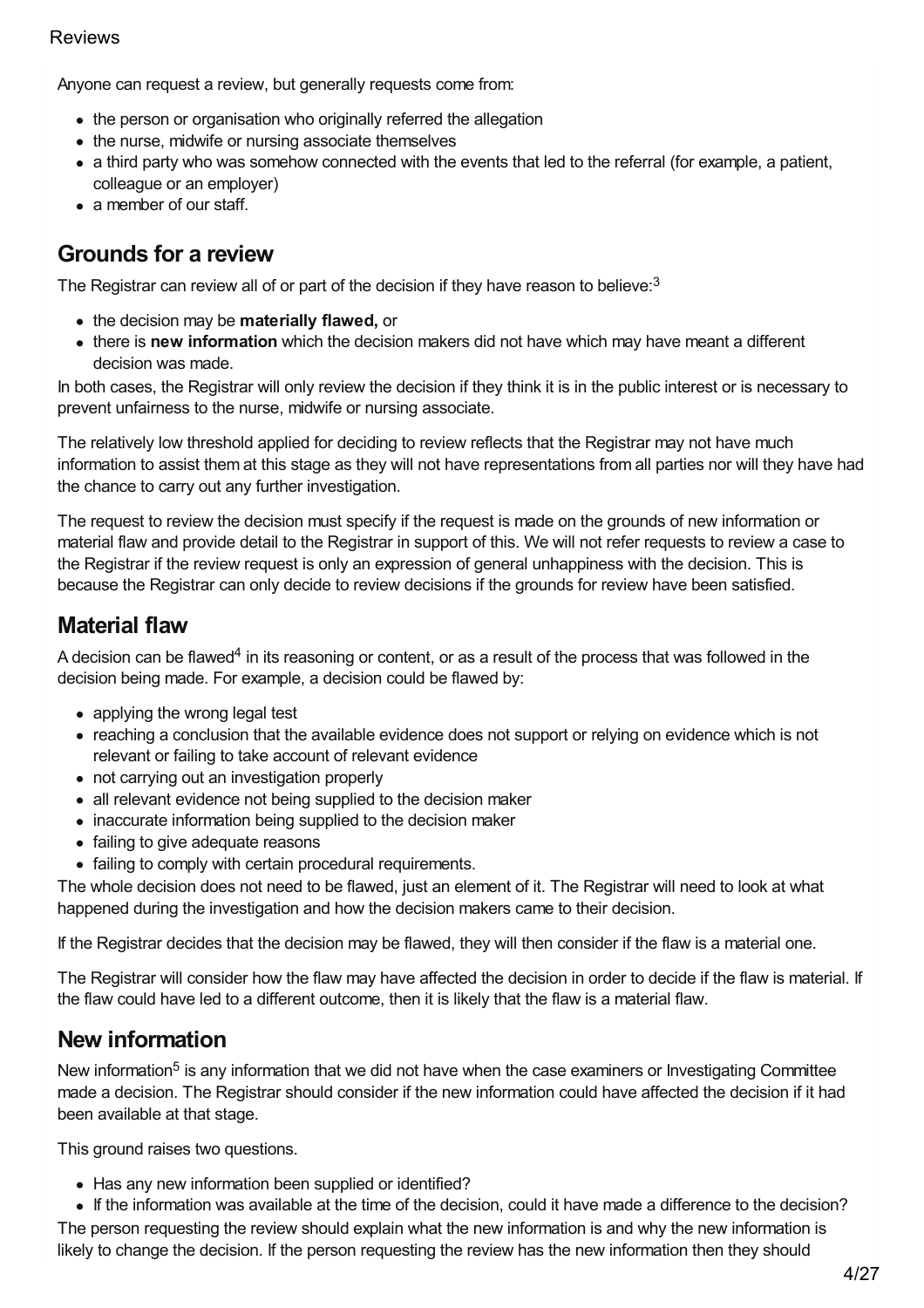provide this. If they don't provide the new information they need to explain why and what steps they have taken to obtain this. New information which amounts to a new allegation is usually treated as a new referral.

### <span id="page-4-0"></span>**Deciding if a review would be in the public interest or necessary to prevent injustice to the nurse, midwife or nursing associate**

If either one or both of the grounds for review (see above) are met, the Registrar will consider whether it is in the public interest for there to be a review or if a review is necessary to prevent injustice (unfairness) to the nurse, midwife or nursing associate. At this stage the Registrar does not need to consider the possible outcome of the review of the decision.

## **Public interest**

Our focus is to protect the public. When the Registrar is thinking about the wider public interest, they will consider how the decision will impact on public protection, maintaining public confidence and upholding standards of conduct and behaviour.

In considering this, the Registrar will take into account the following points:

- Would a failure to review the decision leave the public at real risk of harm from the nurse, midwife or nursing associate?
- Does the nurse, midwife or nursing associate currently pose a risk to the health, safety or wellbeing of the public, which requires some form of restriction on their registration?
- Is the regulatory concern about clinical issues which are so serious that they can't be addressed, meaning we need to take action to uphold public confidence?
- If the regulatory concern is not about clinical practice, has the nurse, midwife or nursing associate done something that raises fundamental questions about their trustworthiness as a registered professional, meaning we need to take action to uphold standards and confidence?

### **Necessary to prevent injustice to the nurse, midwife or nursing associate**

This consideration is only likely to be relevant where a nurse, midwife or nursing associate has been given advice or issued with a warning as part of the case examiners no case to answer decision or undertakings have been recommended which the nurse, midwife or nursing associate cannot accept.

The Registrar will consider:

- the seriousness of the regulatory concern, and
- the need to promote and maintain public confidence and proper professional standards and conduct.

They will then assess whether the decision is proportionate to these factors.

The Registrar may identify grounds for a review which have not been identified by the person requesting the review. The Registrar is not limited to the scope of the request and could find a case to answer in a case where a nurse, midwife or nursing associate is requesting a review of the decision to impose a warning or advice.

Once a case has met the criteria in stage one, we count the review as having started.

### <span id="page-4-1"></span>**Letting people know there will be a review**

The Registrar must<sup>6</sup> notify the following parties of any decision taken to review a decision.

- The nurse, midwife or nursing associate
- The referrer (person who originally referred the concerns to us)
- Any other person who the Registrar thinks has an interest in being informed, such as the person requesting the review.

The Registrar should provide the above parties with any new information<sup>7</sup> that has been obtained, if it's appropriate to disclose this to them. In practice, there could be sensitive information that is not appropriate to disclose to anyone other than the nurse, midwife or nursing associate. The Registrar must be careful as to what information in particular is appropriate to be disclosed to the referrer.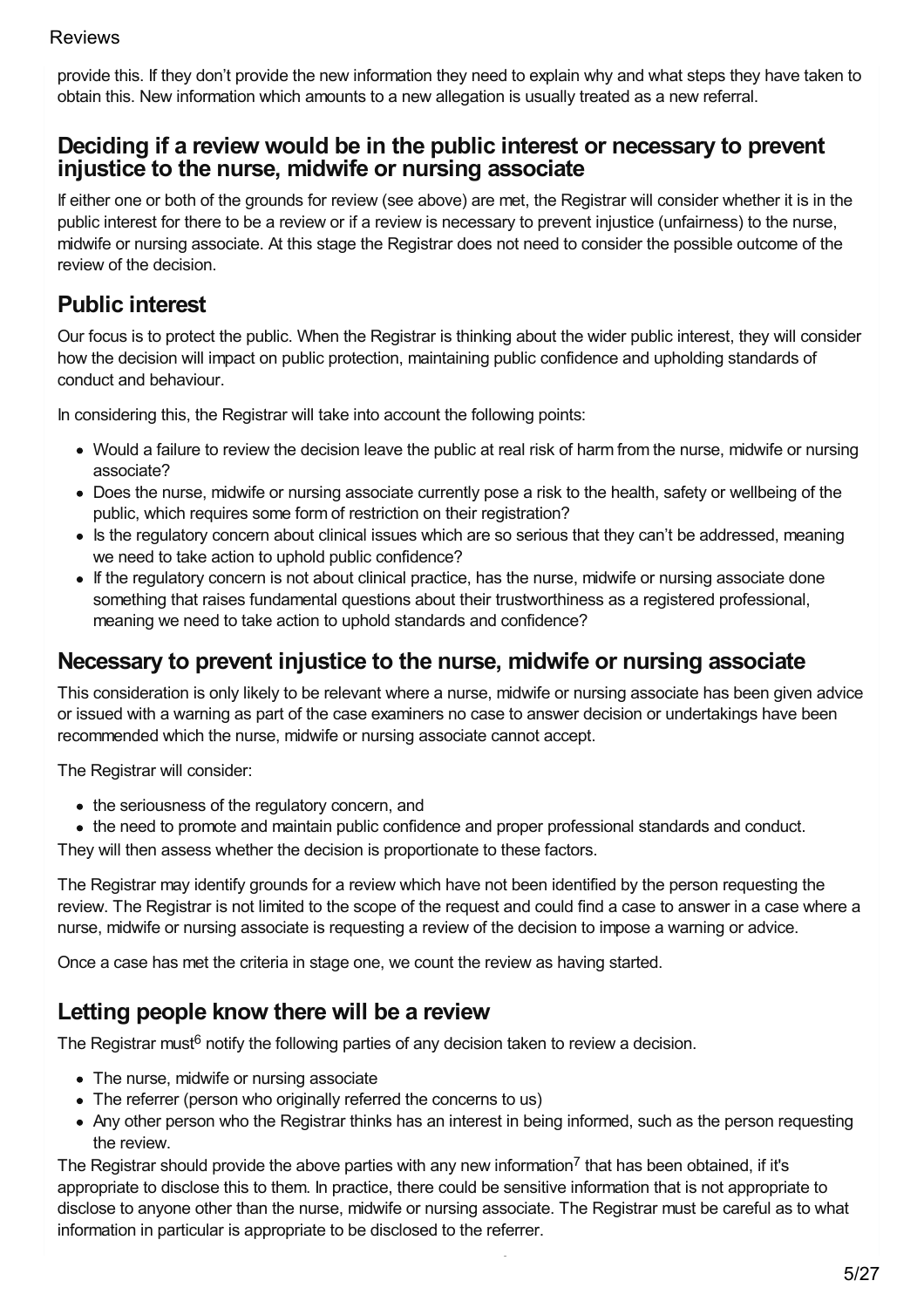The Registrar must also seek representations from the parties. $8$  Therefore, when we write to inform the parties of the review we invite them to send us written representations about this by a set date; 21 days are usually allowed for representations. Therefore, when we write to inform the parties of the review we invite them to send us written representations about this by a set date; 21 days are usually allowed for representations.

If the Registrar decides not to review a decision, we will inform the person who requested the review that the decision will remain in place.

## <span id="page-5-0"></span>**Deciding if further investigation is needed**

Once the Registrar decides to review a decision, we are able to carry out any investigative work that the Registrar feels is necessary to help them decide if a fresh decision is necessary.<sup>9</sup> No investigative work should be carried out before this decision is taken.

The Registrar may have to deal with new information which comes to light during the further investigation. The Registrar's powers to investigate as part of a review are not intended to be used for a case to be reinvestigated. The Registrar will decide at the end of the further investigation if they have sufficient information to start stage two of the review. 10

We will complete our further investigation in cases where this has been identified as necessary before asking for parties to make any representations. We will disclose any new information obtained to the nurse, midwife or nursing associate whose case is being reviewed and will consider if it is appropriate to disclose this to other parties (as outlined above under "letting people know there will be a review").

 Rule 7A(10) 2 Lord Bingham CJ in R v Kelly (Edward) (No.2) (2001) EWCA 1751 Rule 7A(2)(a-b) Rule 7A(2)(a) Rule 7A(2)(b) Rule 7A(3)(a) Rule 7A(3)(b) Rule 7A(3)(c) Rule 7A(5) Rule 7A(6)(a-b)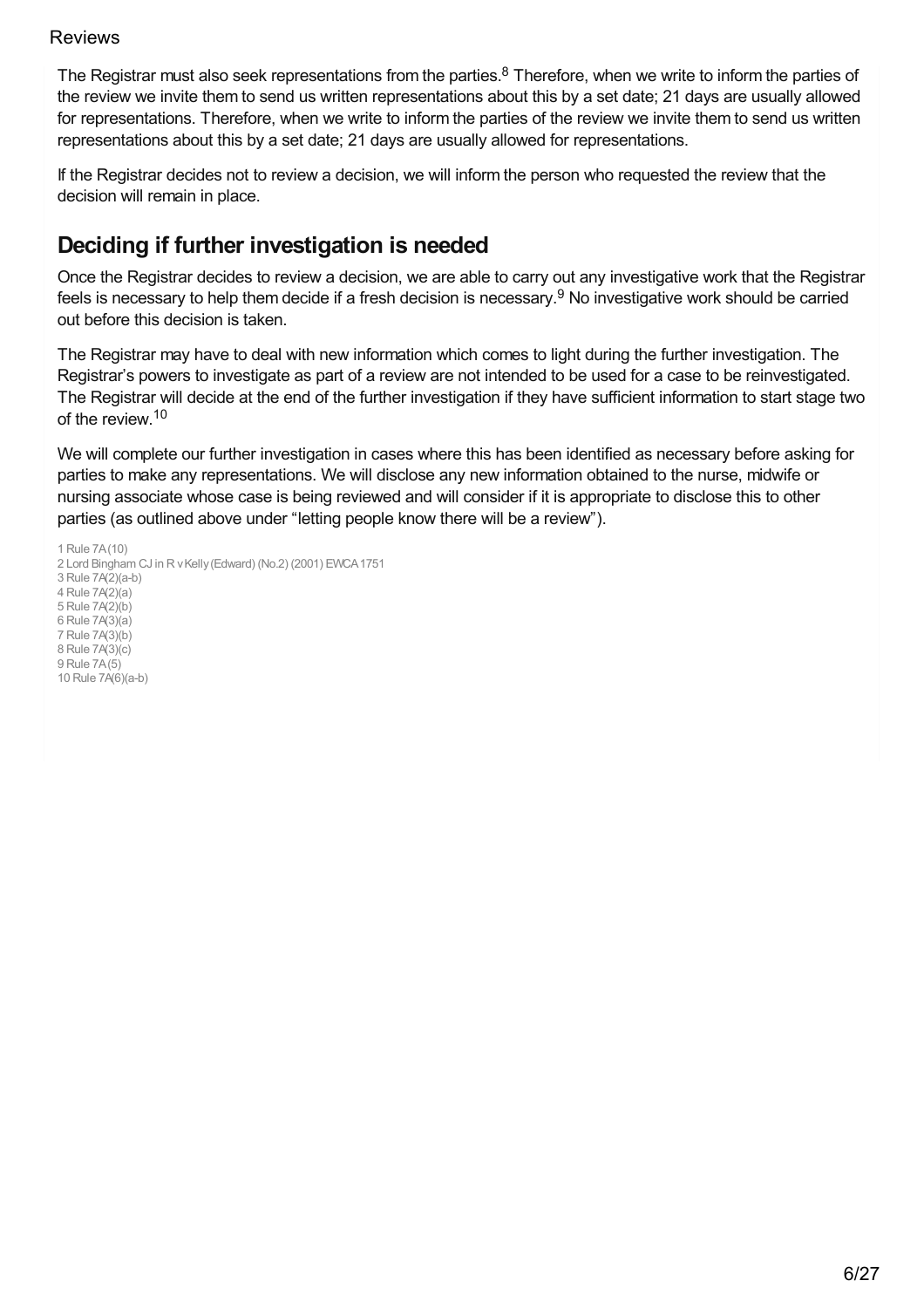

# <span id="page-6-0"></span>**Stage two: what happens during the review process?**

Reference: REV-1b Last Updated: 12/10/2018

#### **In this guide**

- [Considering](#page-6-1) the outcome of the review
- If a fresh [decision](#page-6-2) is not required
- If a fresh [decision](#page-6-3) is required
- [Communicating](#page-7-0) the outcome of the review
- [Challenging](#page-7-1) a decision

### <span id="page-6-1"></span>**Considering the outcome of the review**

At this stage (stage two) $1$  the Registrar considers if

- all or part of the decision was materially flawed, or
- any new information would probably have led to a different decision.

If either or both of the above apply, they must then decide if a fresh decision is required because:

- it is in the public interest, or
- it is necessary to prevent injustice (unfairness) to the nurse, midwife or nursing associate.

This is a different test to the initial [stage](https://www.nmc.org.uk/ftp-library/reviews/reviewing-case-examiner-decisions/stage-one-should-we-start-a-review/) where the Registrar only decides if it is possible that the grounds are met. At this stage, the Registrar decides on the merit of the request and if a fresh decision is necessary.

Factors that may have led to a review being in the public interest will not necessarily mean that there is a public interest in a case being reopened, even if one of the grounds has been met. It may be that the review of the case has satisfied the public interest.

## <span id="page-6-2"></span>**If a fresh decision is not required**

If the Registrar decides it is not in the public interest nor necessary for fairness to the nurse, midwife or nursing associate for the case to be re-opened, then the decision stands.

We will write to the nurse, midwife or nursing associate, referrer and other relevant people with the Registrar's decision and their reasons for this (see below).

## <span id="page-6-3"></span>**If a fresh decision is required**

If the Registrar decides that it's in the public interest or is necessary to ensure fairness to the nurse, midwife or nursing associate that the case is re-opened and a fresh decision is made, they can:

- refer the decision back to the case examiners for reconsideration<sup>2</sup>
- substitute a new decision. $3$

The Registrar might take into account the following considerations in deciding which of the options to choose:

- Is a total re-examination of the evidence required, or is it a narrower issue on which the Registrar is able to take a decision?
- Is the specialist clinical knowledge of a registered case examiner (i.e. a registered nurse, midwife or nursing associate) required to assess the case?
- Delay to the progress of the case and how this affects the interests of the nurse, midwife or nursing associate and the wider public interest in concluding cases expeditiously.
- Do the case examiners have outcomes available to them that the Registrar does not have if substituting their own decision? For example, where the powers to impose a warning, advice or undertakings are not available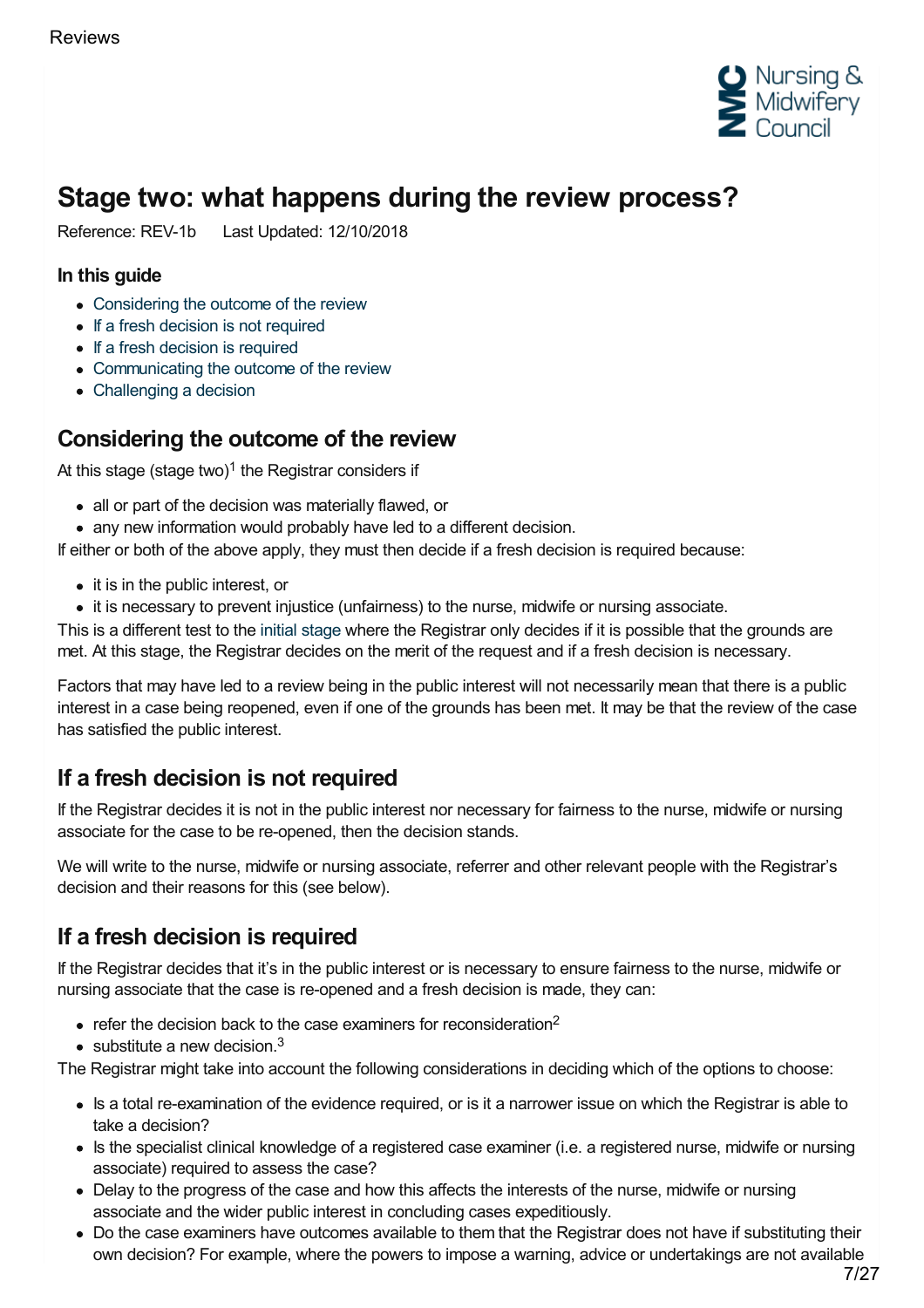to the Registrar but would be if the case was sent to the case examiners.

The Registrar cannot refer a case involving undertakings to the case examiners. They must make the decision in these cases themselves.

## <span id="page-7-0"></span>**Communicating the outcome of the review**

The Registrar must notify the following parties of the decision they have made on their review:

- The nurse, midwife or nursing associate.
- The referrer (the person who originally referred the allegation).
- Any other person who the Registrar thinks has an interest in being informed, such as the person who requested the review.

# <span id="page-7-1"></span>**Challenging a decision**

We cannot review the Registrar's decision at either stage one or stage two of the process. The only way the Registrar's decision can be challenged is by applying to the courts for judicial review.

1 Rule 7A(6) 2 Rule 7A(7)(a)(i) 3 Rule 7A(7)(a)(ii)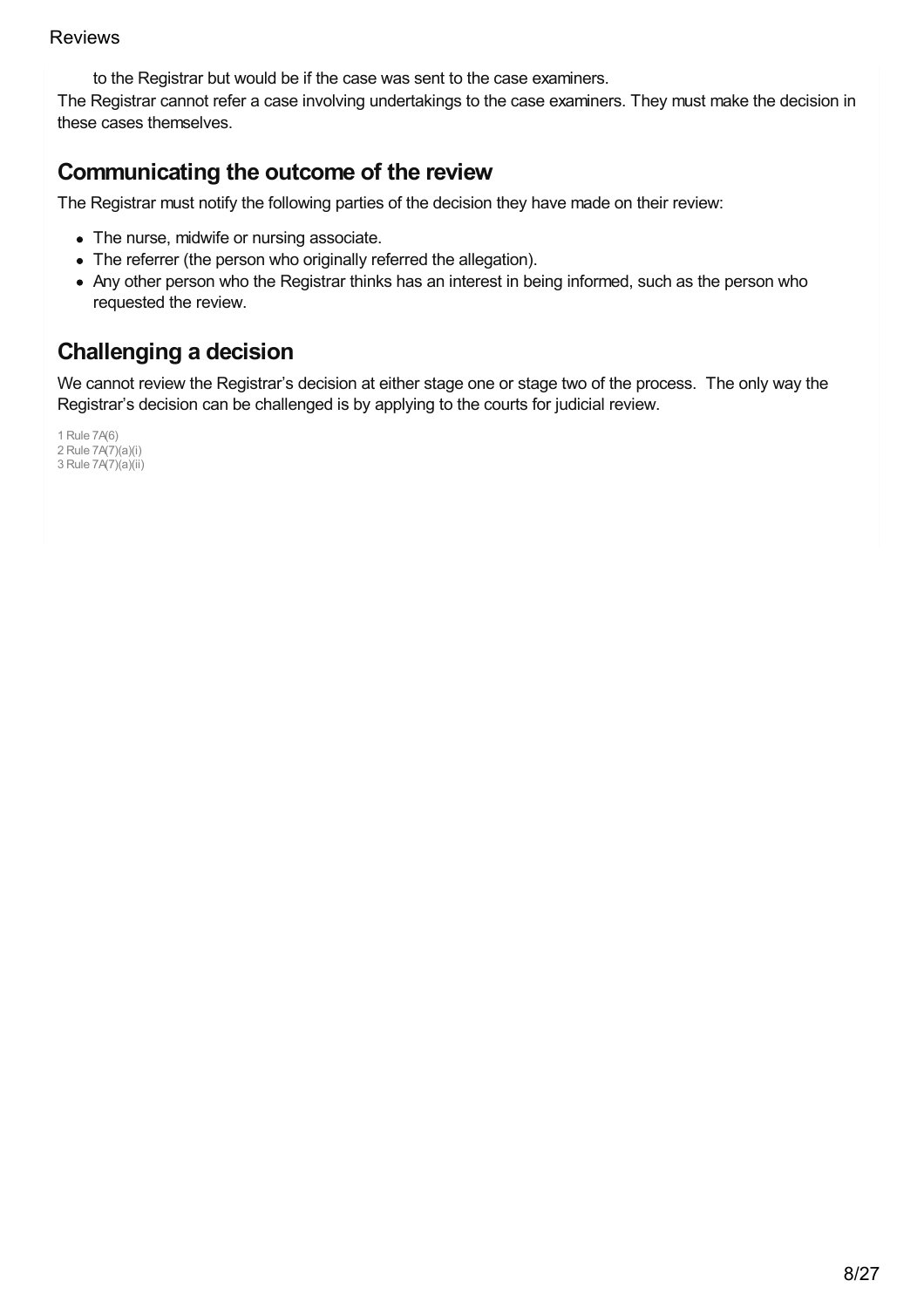

# <span id="page-8-0"></span>**Interim order reviews**

Reference: REV-2 Last Updated: 26/11/2018

An [interim](https://www.nmc.org.uk/ftp-library/interim-orders/) order will usually be reviewed every six months. This can happen either at a hearing or a meeting. We will invite the nurse, midwife or nursing associate to attend the review hearing, or to send in representations if the order is being reviewed at a meeting.

Review meetings are held in private and the panel will be invited to confirm the interim order currently in place.

Find out more about what [happens](https://www.nmc.org.uk/ftp-library/reviews/interim-order-reviews/what-happens-at-an-interim-order-review/) at an interim order review hearing.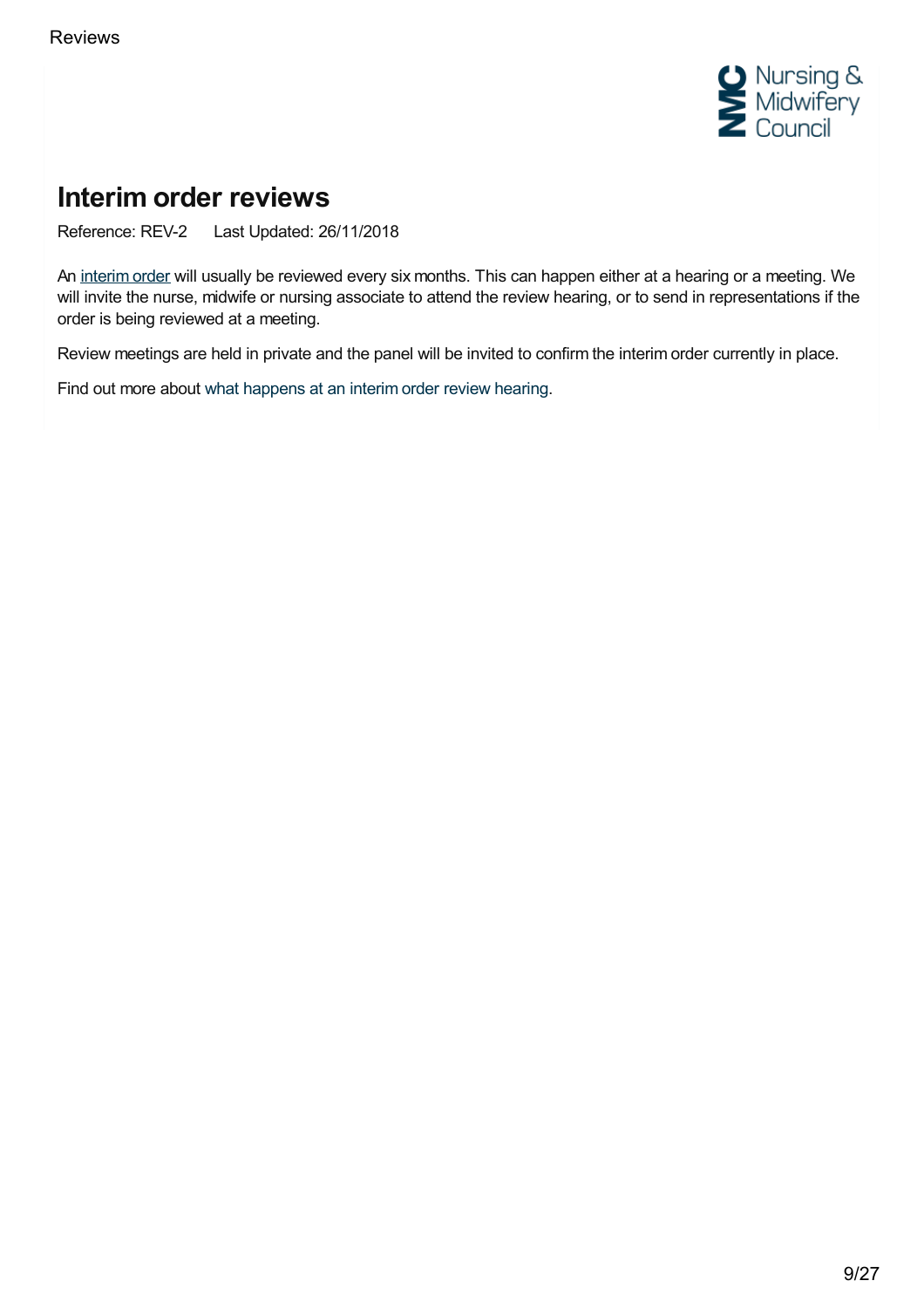

# <span id="page-9-0"></span>**What happens at an interim order review?**

Reference: REV-2a Last Updated: 28/07/2017

#### **In this guide**

- How does a panel make a [decision?](#page-9-1)
- A [panel's](#page-9-2) powers
- Reviewing interim [suspension](#page-9-3) orders
- [Reviewing](#page-9-4) interim conditions of practice orders

### <span id="page-9-1"></span>**How does a panel make a decision?**

The panel must make sure that it thoroughly considers the initial interim order in the light of all the circumstances that are now before the review hearing.

Some of the factors the panel will consider include:

- the circumstances at the time the interim order was made, summarised in the decision of the panel
- any other relevant documentation, and
- any change of circumstances since then.

If the panel wishes, it can see the transcript of the first full interim order hearing where the nurse, midwife or nursing associate made representations. Previous transcripts can be made available to panels sitting on later interim order review hearings if necessary, but they are not provided as standard.

If the nurse, midwife or nursing associate has never attended in person or via a representative and made representations, future panels will not need a transcript and the previous decision notice will suffice.

## <span id="page-9-2"></span>**A panel's powers**

A panel can review the interim order at either a private meeting or a public hearing. The panel then may:

- revoke the interim order or revoke any condition imposed by the interim order
- confirm the interim order
- vary any condition imposed by the interim order
- replace an interim conditions of practice order with an interim suspension order for the remainder of the duration of the interim order
- replace an interim suspension order with an interim conditions of practice order for the remainder of the duration of the interim order.

## <span id="page-9-3"></span>**Reviewing interim suspension orders**

Interim suspension orders will usually be reviewed at meetings unless there has been a material change of circumstances, or unless the nurse, midwife or nursing associate requests a review hearing.

### <span id="page-9-4"></span>**Reviewing interim conditions of practice orders**

Interim conditions of practice orders will usually be reviewed at hearings unless a full consideration of all the information before us suggests that the order can be confirmed at a review meeting.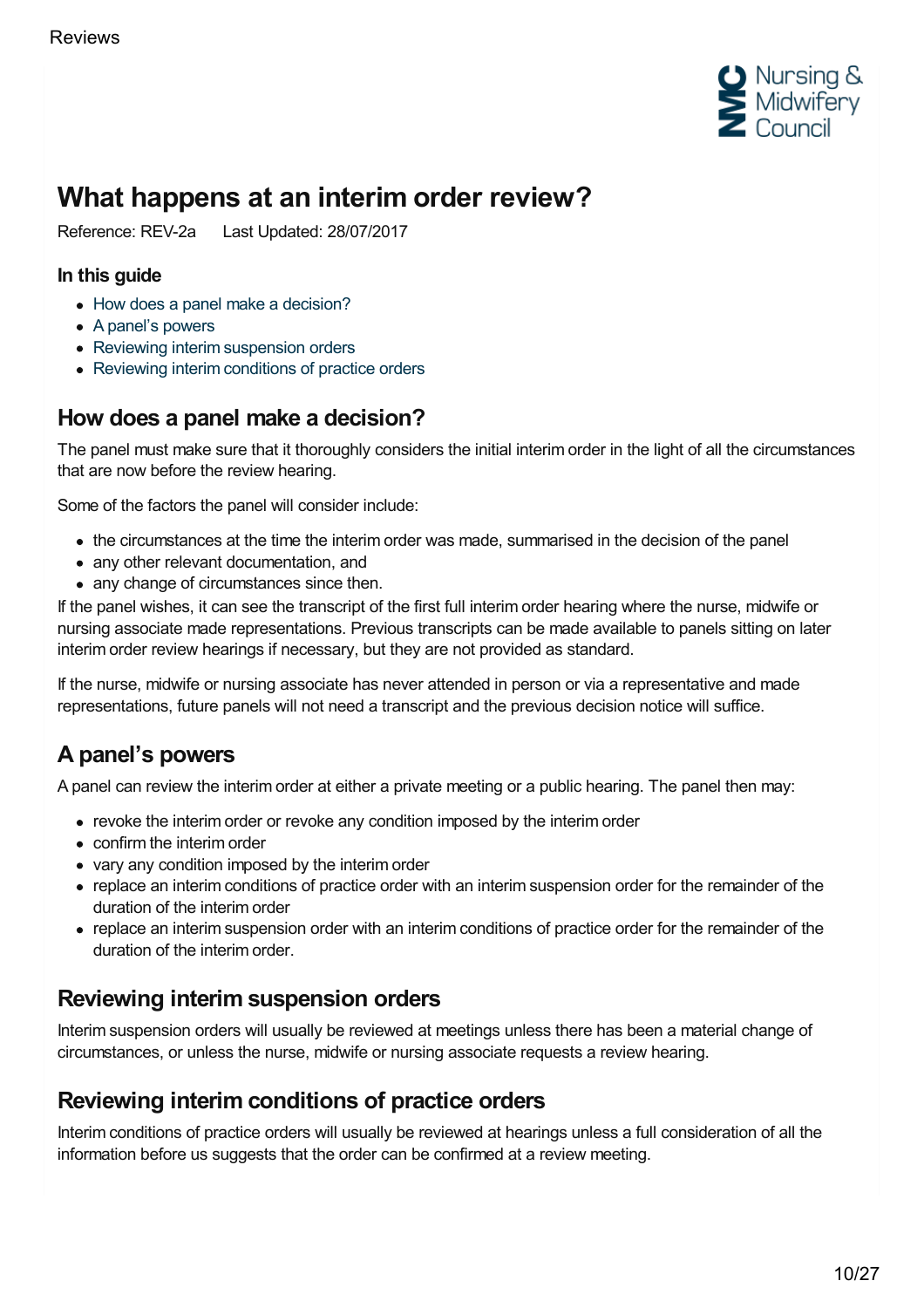

# <span id="page-10-0"></span>**Early reviews of interim orders**

Reference: REV-2b Last Updated: 12/10/2018

When we impose an interim order we continually risk-assess any new information and will refer a case for an early review if needed.

In general, when we receive requests for an early review from a nurse, midwife or nursing associate we'll arrange a review hearing.

However, there are cases when we won't accept such requests.

When we don't accept a request for an early review:

- The nurse, midwife or nursing associate has requested it because they are generally dissatisfied with the outcome of a previous hearing. Where this is the case, the nurse, midwife or nursing associate can apply to the High Court (in England and Wales), the Court of Session in Scotland, or the High Court of Justice in Northern Ireland, to terminate the order.
- There does not appear to be any relevant new information for the panel to consider.

### **When we will review interim orders**

If we receive information that shows the original interim order may not be appropriate, we'll schedule a review.

For example, we might receive information that suggests a more restrictive, or conversely, a less restrictive measure is needed to manage any risk to patients or the wider public interest.

In these cases where new, relevant evidence becomes available after an interim order has been imposed, it must be reviewed by a panel at an early review hearing, before the usual six month review date.

Examples of cases where we would schedule an early review are:

- when we receive information that suggests that conditions imposed as part of an interim order are unworkable
- when the nurse, midwife or nursing associate was unable to attend the initial interim order hearing or provide detailed submissions to the panel, and is now in a position to do so
- when we receive information that suggests that the interim order has been breached
- when we receive new information, that affects the previously identified risk. For example multiple [referrals](https://www.nmc.org.uk/ftp-library/interim-orders/further-guidance-on-interim-orders/).

## **When we give notice of an early review**

We try to give 14 days' notice for review hearings but there will be times when we need to provide a shorter timeframe.

For instance, if we feel there are urgent public protection needs that are not addressed by the current interim order, we can send the notice less than seven days before the hearing.

If we do this we'll explain our reasons in the notice of hearing.

If the panel at an early review is being asked to consider imposing a more restrictive interim order than the one already in place, the notice should clearly set out the reasons for this request. The reasons should make reference to one or more of the three legal grounds that an interim order can be made on.

At an early review hearing, the panel will consider the grounds for an interim order in full. The panel will hear full representations and will undertake a full reconsideration of the grounds for an interim order, ensuring that all relevant matters are taken into account.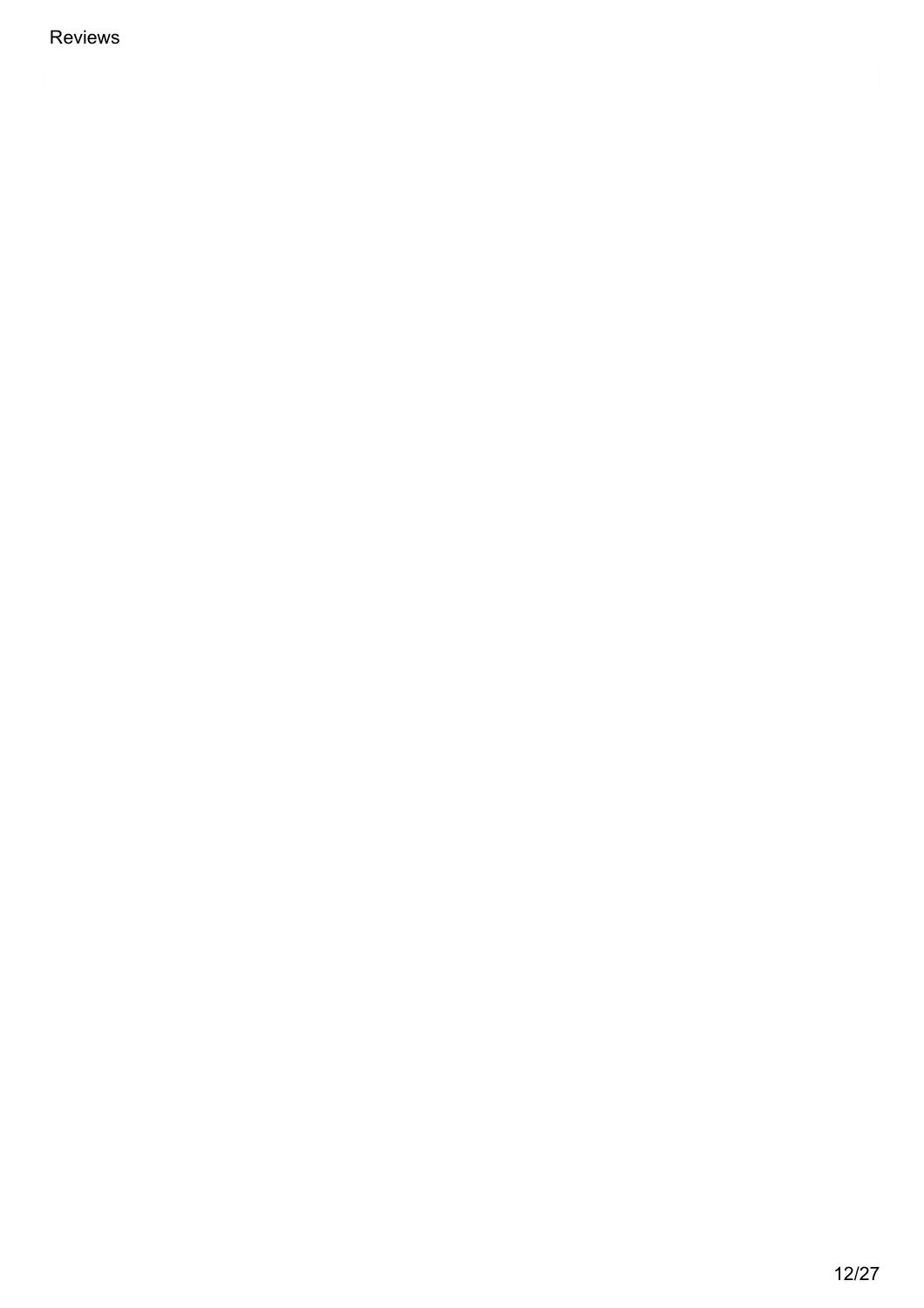

# <span id="page-12-0"></span>**Notice**

Reference: REV-2c Last Updated: 28/07/2017

We try to give 14 days' notice for review hearings but there may be instances where we provide a shorter timeframe. For instance, if we feel there are urgent public protection needs that are not addressed by the current interim order then we can send the notice less than seven days before the hearing. If we do this we will provide reasons for this in the notice of hearing.

If the panel at an early review is being asked to consider imposing a more restrictive interim order than the one already in place, the notice should clearly set out the reasons for this request. The reasons should make reference to one or more of the three legal grounds that an interim order can be made on.

At an early review hearing, the panel will consider the grounds for an interim order in full. The panel will hear full representations and will undertake a full reconsideration of the grounds for an interim order, ensuring that all relevant matters are taken into account.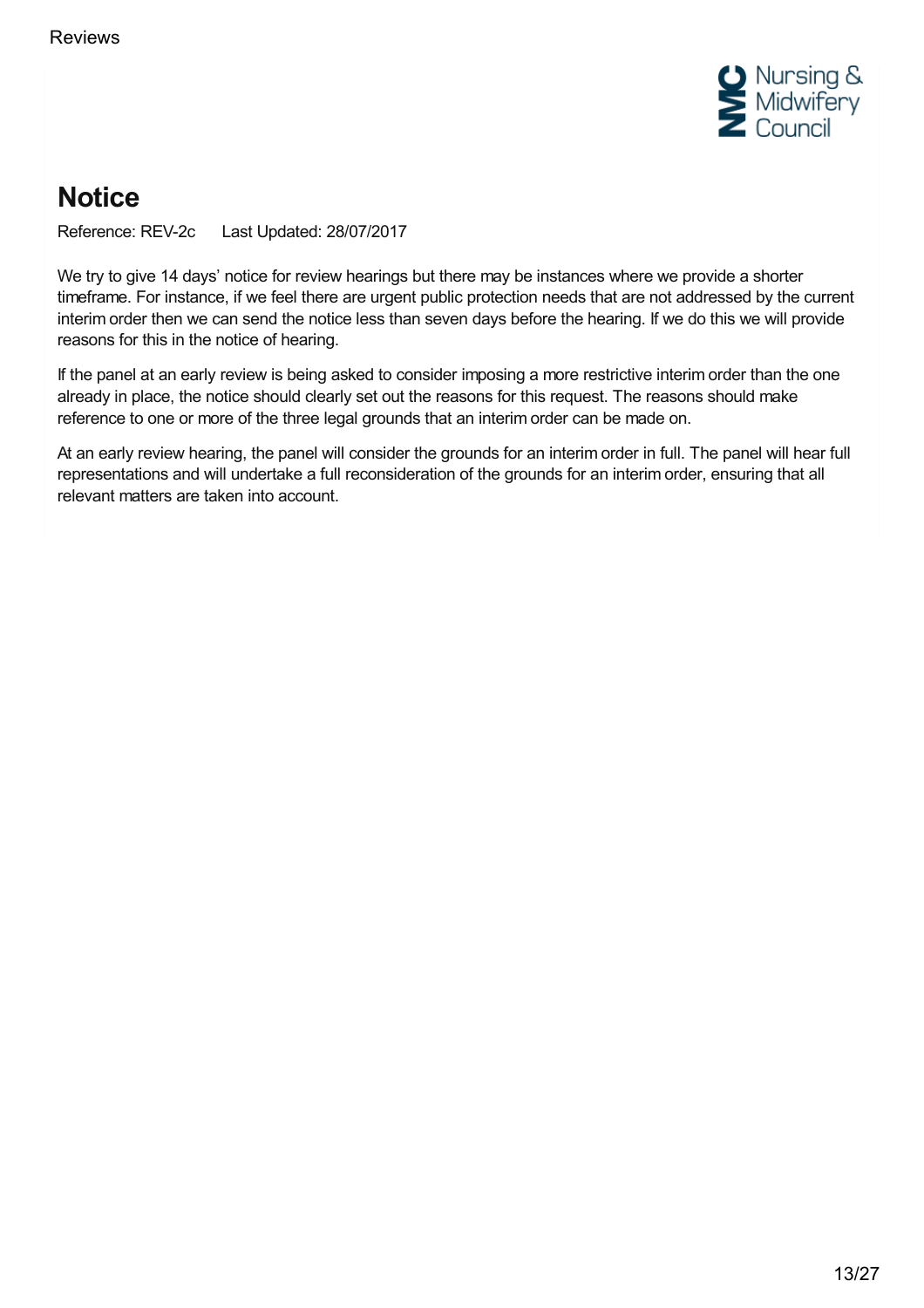

# <span id="page-13-0"></span>**Substantive order reviews**

Reference: REV-3 Last Updated: 28/07/2017

A substantive order review is where a panel of the Fitness to Practise Committee (panel) meets to review a sanction order made at a final (or substantive) hearing or [meeting](https://www.nmc.org.uk/ftp-library/case-management/dealing-with-cases-at-hearings-or-meetings/). A panel considers whether the substantive order currently in place, or a different order, is needed to:

- protect the public from a risk of harm presented by the nurse, midwife or nursing associate
- maintain public confidence in the nursing and midwifery professions
- declare and uphold proper standards of conduct and behaviour.

This makes sure that nurses, midwives and nursing associates who are subject to these orders are only allowed to return to unrestricted practice if a panel finds that their fitness to practise is no longer impaired for any of these reasons.

[Suspension](https://www.nmc.org.uk/ftp-library/sanctions/the-sanctions/suspension-order/) orders and [conditions](https://www.nmc.org.uk/ftp-library/sanctions/the-sanctions/conditions-of-practice-order/) of practice orders must be reviewed before they expire,<sup>1</sup> unless the panel that makes the order also directs that a review is not needed.<sup>2</sup>

The nurse, midwife or nursing associate who is subject to a [caution](https://www.nmc.org.uk/ftp-library/sanctions/the-sanctions/caution-order/) order, conditions of practice order or suspension order can request that an early review of the order takes place before a panel. We may also apply for an early review because we have decided that new information means that it would be in the public interest for a panel to review the existing order<sup>3</sup>. In certain circumstances it may be appropriate to review a striking off order where new evidence becomes available<sup>4</sup>.

<sup>1</sup> Article 30(1) of the Nursing and Mdwifery Order 2001 ('the Order') <sup>2</sup>Article 29(8A) of the Order 3Article 30(2) of the Order  $4$ Article  $30(7)$  of the Order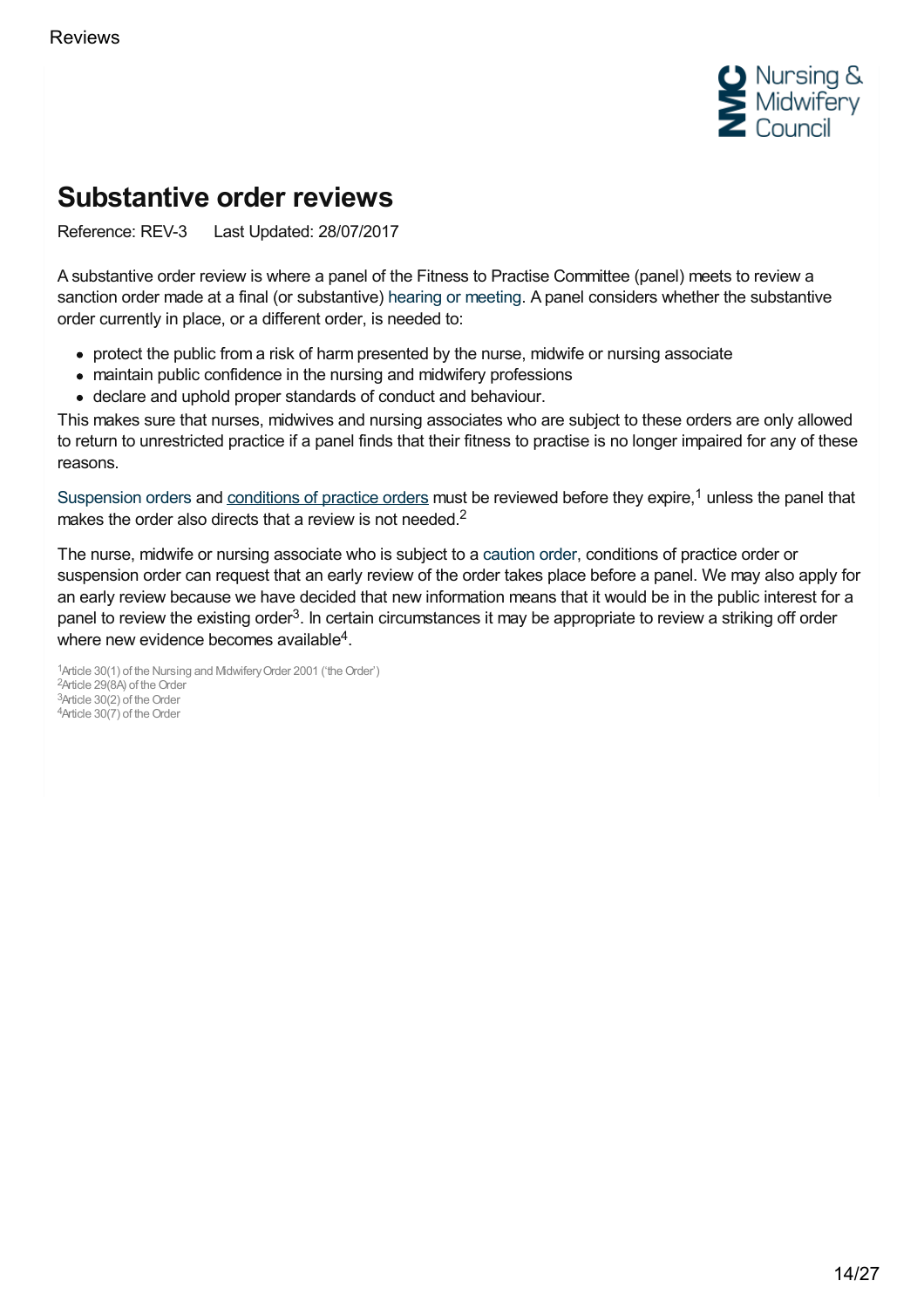

# <span id="page-14-0"></span>**Standard reviews of substantive orders before they expire**

Reference: REV-3a Last Updated: 14/04/2021

#### **In this guide**

- [Overview](#page-14-1)
- How the panel [reaches](#page-14-2) a decision
- What [powers](#page-14-3) does the panel have?

### <span id="page-14-1"></span>**Overview**

When a conditions of practice or suspension order has been imposed, we are legally bound<sup>1</sup> to review the order before it expires (unless the panel making the original order expressly decided that a review was not necessary).

We'll usually schedule the review to take place eight weeks before the order is due to expire, which allows us time to reschedule the review if for any reason the review can't go ahead.

### <span id="page-14-2"></span>**How the panel reaches a decision**

At the review, we will ask the panel to consider whether the nurse, midwife or nursing associate's fitness to practise remains impaired in light of any **new** facts or information about the issue of impairment. The nurse, midwife or nursing associate is also able to put new information before the panel.

The panel will then go on to consider what has happened in the nurse, midwife or nursing associate's practice since the last hearing or meeting , and will take into account the following factors:

- Has the nurse, midwife or nursing associate complied with any conditions imposed? What evidence has the nurse, midwife or nursing associate provided to demonstrate this? What is the quality of that evidence and where does it come from?
- Does the nurse, midwife or nursing associate show insight into their failings or the seriousness of any past misconduct? Has their level of [insight](https://www.nmc.org.uk/ftp-library/understanding-fitness-to-practise/insight-and-strengthened-practice/) improved, or got worse, since the last hearing?
- Has the nurse, midwife or nursing associate taken effective steps to maintain their skills and knowledge?
- Does the nurse, midwife or nursing associate have a record of safe practice without further incident since the last hearing?
- Does compliance with conditions or the completion of required steps demonstrate that the nurse, midwife or nursing associate is now safe to practise unrestricted, or does any risk to patient safety still remain?

If the panel decides that the nurse or midwife's fitness to practise is no longer impaired and no further restrictions on their practice are needed, they can allow the existing order to expire and the case will conclude.

However, if the panel decides that some restriction on the nurse, midwife or nursing associate's practice remains necessary, because their fitness to practise is still currently impaired, they will decide what [sanction](https://www.nmc.org.uk/ftp-library/sanctions/the-sanctions/), if any, to impose.

### <span id="page-14-3"></span>**What powers does the panel have?**

A panel can:

- extend the existing order
- make a new order
- allow the existing order to expire.

When extending the duration of the existing order, a panel cannot extend a conditions of practice order by more than three years at a time, or a suspension order by more than one year at a time.<sup>2</sup>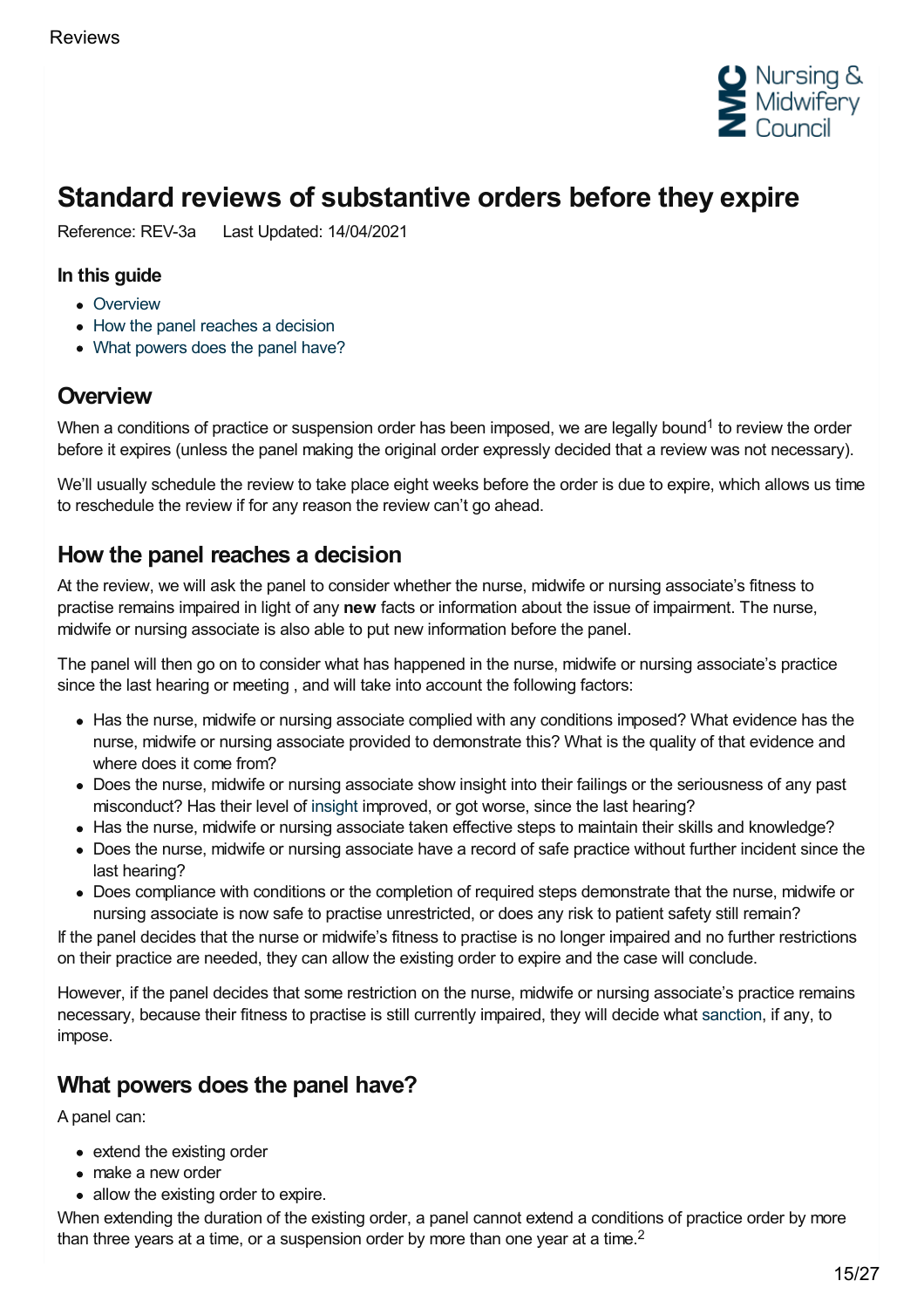When replacing one order with another in a case based on health, lack of competence, or not having the necessary knowledge of English, a panel cannot make a striking-off order unless the nurse, midwife or nursing associate has been on a substantive conditions of practice order, a substantive suspension order, or a combination of the two, for more than two years.

Any time spent on an interim order does not count towards the two year period.

For example, if a nurse, midwife or nursing associate has been subject to two 12 month suspension orders (one following on immediately from the first), a panel cannot make a striking-off order at the second standard review.

This is because the nurse, midwife or nursing associate will not have been on a substantive order for a total period of two years when the panel is carrying out the review hearing, as the review hearing takes place before expiry of the second 12 month suspension order.

Any change to the order, or extension of the order, does not take effect until the existing order expires.

Making an immediate change to the order, rather than waiting for the change to happen once the existing order has expired, is only necessary in [exceptional](https://www.nmc.org.uk/ftp-library/reviews/substantive-order-reviews/exceptional-cases-changing-orders-with-immediate-effect-at-a-standard-review/) cases.

1 Article 30(1) of the Order 2 Article 30(5) of the Order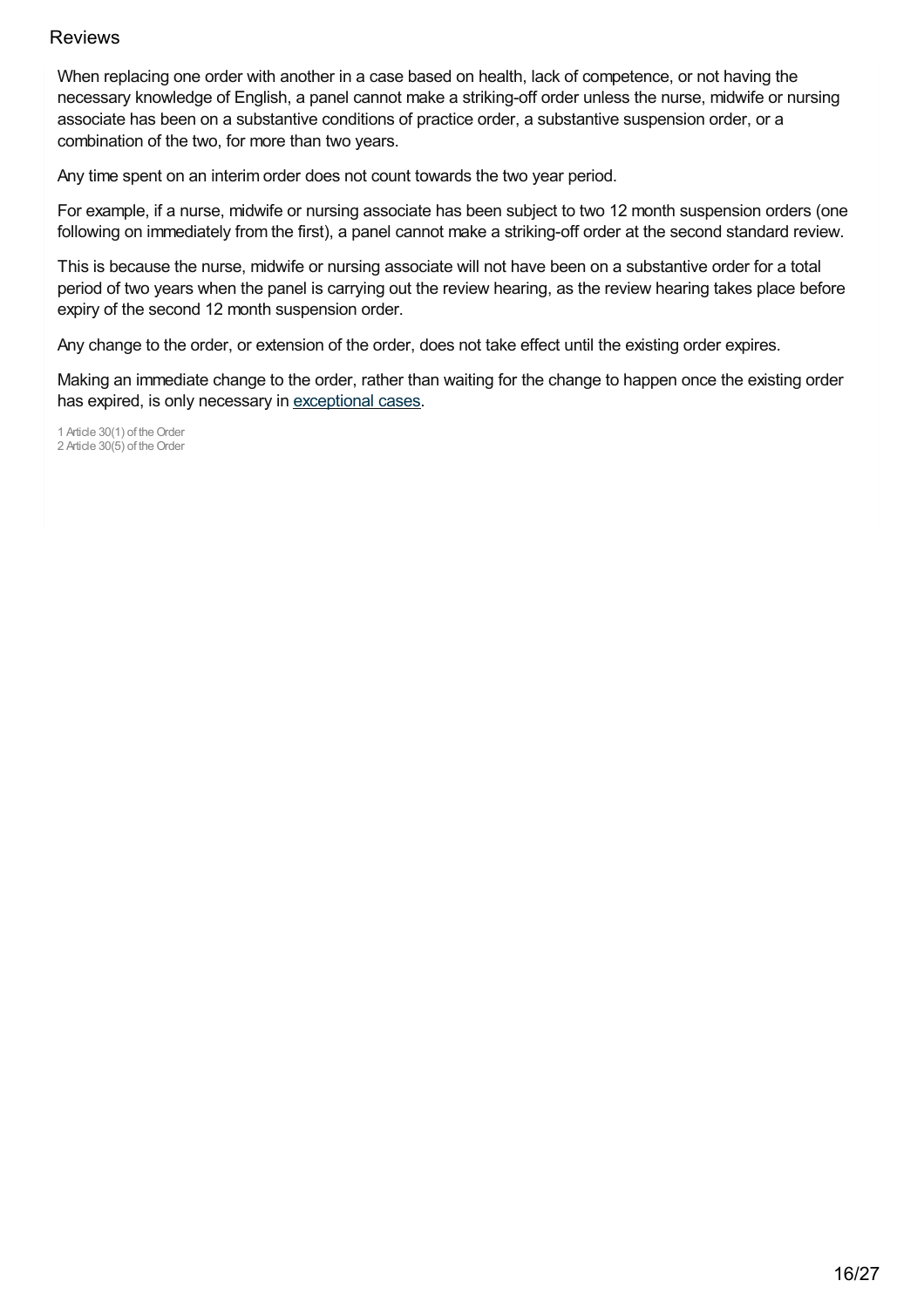

# <span id="page-16-0"></span>**Early review of a substantive order**

Reference: REV-3b Last Updated: 03/02/2021

#### **In this guide**

- [Overview](#page-16-1)
- When we [schedule](#page-16-2) early reviews
- What happens when we [schedule](#page-17-0) an early review
- What [power](#page-17-1) does the panel have

## <span id="page-16-1"></span>**Overview**

A nurse, midwife or nursing associate can ask for a panel to review a substantive order (caution, conditions of practice and suspension) at any time during the life of the order.<sup>1</sup>

We may also decide to carry out an early review of an order if we receive new information about the current fitness to practise of a nurse, midwife or nursing associate, and we consider that a different order, or that no order is required as a result of that information.

## <span id="page-16-2"></span>**When we schedule early reviews**

In general, when we receive requests for an early review from a nurse, midwife or nursing associate we will arrange a review hearing,<sup>2</sup> except in the following circumstances:

- The nurse, midwife or nursing associate has requested a review because they are generally dissatisfied with the outcome of a previous hearing. Where this is the case, the nurse, midwife or nursing associate can [appeal](https://www.nmc.org.uk/ftp-library/appeals-restoration/appeals-against-panel-decisions/) to the High Court (in England and Wales), the Court of Session in Scotland, or the High Court of Justice in Northern Ireland.<sup>3</sup>
- There does not appear to be any relevant new information for the panel to consider.

If we receive information that seems to show that the original order is not appropriate then we will schedule a review. This might be the case if we receive information that shows a less serious, or a more serious order is needed to manage any risk to patients or public confidence in the professions, or to promote and maintain proper professional standards.

Examples of cases where we are likely to schedule such a review include:

- We receive information which suggests that the nurse, midwife or nursing associate is acting in breach of the order.
- Problems in the nurse, midwife or nursing associate's practice which led to the order being imposed have recurred, worsened, or the nurse, midwife or nursing associate's fitness to practise appears to have got worse
- Conditions of practice have become unworkable and a review is required to allow the nurse, midwife or nursing associste to continue to practice while ensuring ongoing public protection.
- The nurse, midwife or nursing associate has complied with all conditions in the order, and/or has taken effective steps to address the problems in their practice which led to the order being imposed.

### **Early reviews of a substantive order following an appeal**

When a Fitness to Practice Committee gives a nurse, midwife or nursing associate a substantive order, they may also have put that person on an interim order to cover the period before the sanction came into effect.

Suppose a nurse, midwife or nursing associate appealed against the decision of the Committee to the Court. In this case, this might mean that they spent a long time on that interim order before a decision was made by the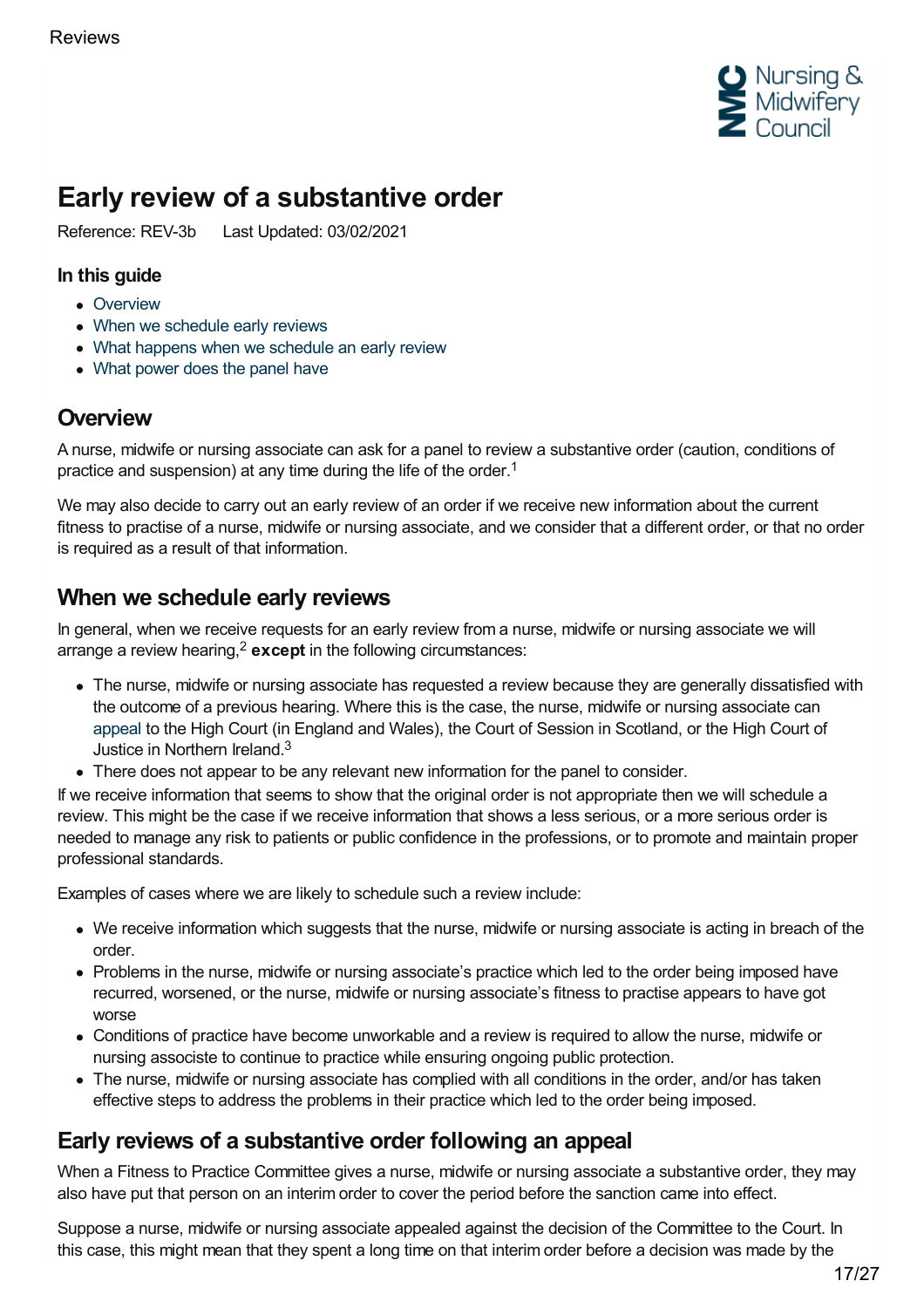Court (or the appeal was abandoned) and before their substantive order started.

If this is the case, then the time spent on the interim order is not simply deducted from the sanction. However, a nurse, midwife or nursing associate can ask for an early review of their substantive order so that a panel can consider what effect the time spent on an interim order might have had on their fitness to practise. A Panel might consider this in their overall assessment of what order is now appropriate and proportionate.

Find out about how the panel reaches a [decision.](https://www.nmc.org.uk/ftp-library/reviews/substantive-order-reviews/standard-reviews-before-expiry/)

### <span id="page-17-0"></span>**What happens when we schedule an early review**

If an early review hearing is scheduled, we will send the nurse, midwife or nursing associate a letter of ['notice](https://www.nmc.org.uk/ftp-library/hearings/notice-of-our-hearings-and-meetings/)' which explains that the hearing is being held under the powers of early review, and what the panel has the power to impose.

Generally, any change to the order on an 'early' review can only have effect for the time remaining before the order expires. 4

So, if a nurse, midwife or nursing associate requests a review shortly before the order is due to expire (less than three months before the expiry of the order), we will treat the resulting hearing as a 'standard' review. We will usually schedule standard reviews within eight weeks of the date of expiry of the order. This allows us time to reschedule the hearing if anything prevents the review from going ahead.

## <span id="page-17-1"></span>**What power does the panel have**

When holding an early review, the panel has the power to:

- confirm the order
- extend, or further extend, the period for which the order will be in place
- reduce the period for which the order will be in place, except for in the case of a caution order, when the panel can't reduce the effective length of a caution order to less than one year.
- replace the order with a striking-off order (where permissible), a suspension order, a conditions of practice order, or a caution order. Any replacement order will normally be in place for the remainder of the term of the order being reviewed.

This means that where a caution order replaces a suspension or conditions of practice order, the caution order may have effect for less than a year.

However, when the panel at an early review hearing is considering replacing an existing order with a conditions of practice or suspension order, the replacement order shouldn't last longer than the maximum period specified in Article 29(5) (one year in the case of a suspension order or three years in the case of a conditions of practice order).

- revoke the order or revoke any condition imposed by the order
- change any condition imposed by the order
- change any condition imposed by the order, and extend, or further extend, the period for which the order is in place.

The crucial differences between the panel's powers with regard to an early review and a standard review are:

- Any change made to an order on an early review takes effect immediately, rather than when the current order expires.
- When replacing one kind of order with another, for example, conditions of practice with suspension, the replacement order will only have effect for the remaining period of the order being reviewed.<sup>5</sup>

3 Article 30(10) of the Order

<sup>1</sup> Article 30(2) of the Order. Striking off orders can be reviewed under Article 30(7) or the Order

<sup>2</sup> Article 30(2) provides that the relevant practice committee 'may' reviewthe order on the application of the person concerned, or otherwise

<sup>4</sup> Article 30(4)(d) of the Order

<sup>5</sup> Article 30(4)(d)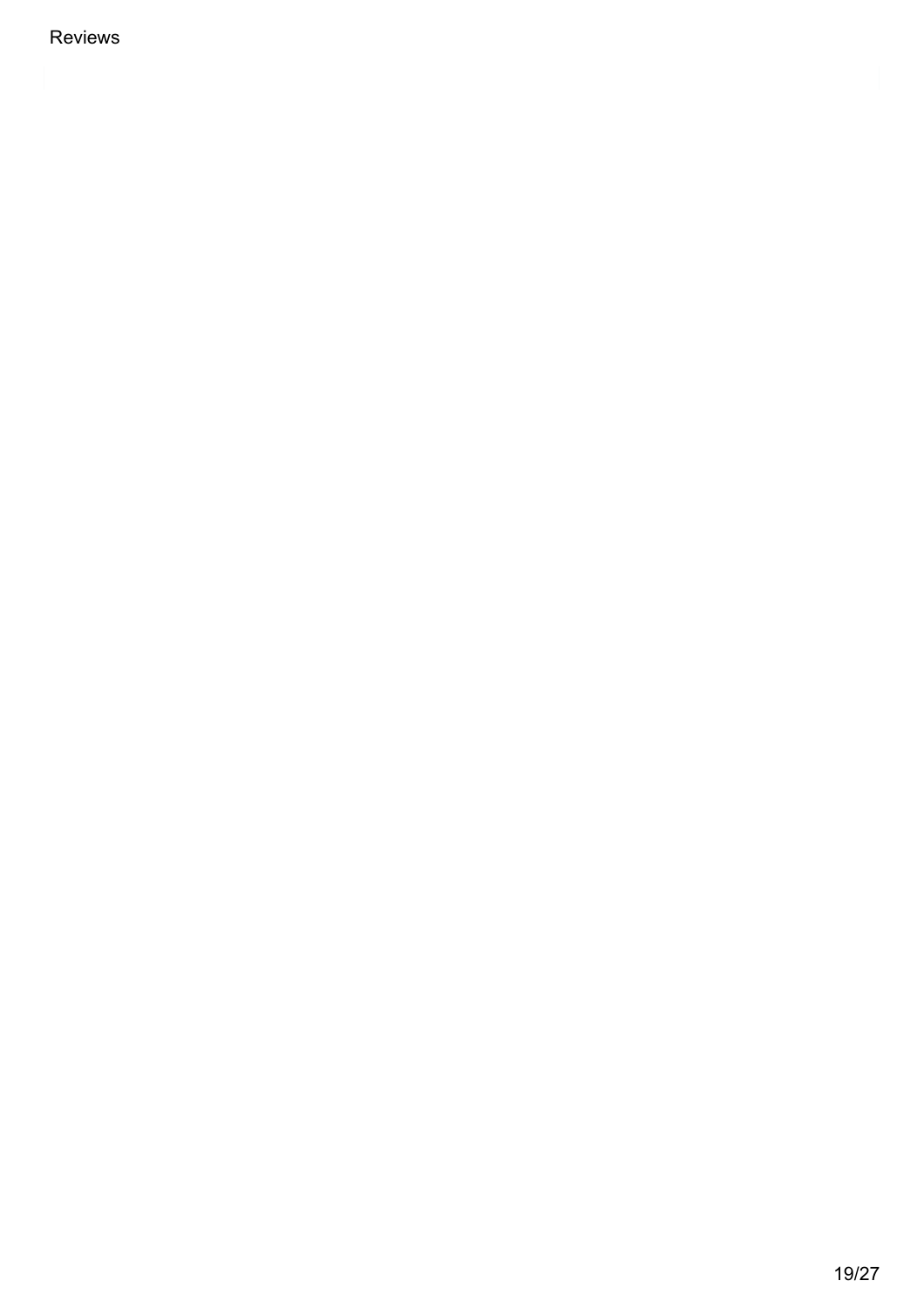

# <span id="page-19-0"></span>**Exceptional cases: changing orders with immediate effect at a standard review**

Reference: REV-3c Last Updated: 28/07/2017

#### **In this guide**

- [Overview](#page-19-1)
- Cases that could require [immediate](#page-19-2) action
- A [panel's](#page-19-3) powers

## <span id="page-19-1"></span>**Overview**

Sometimes, during the course of a standard review of a substantive order new information comes to light that indicates a significant and immediate risk to the public, or a need to act to protect the interests of the nurse, midwife or nursing associate. In these circumstances, a panel may consider replacing the existing order with a different one that starts immediately, rather than when the current order expires. While this is a course of action that a panel may take, it is only appropriate in exceptional cases.

This guidance explains when it is appropriate to change an order with immediate effect, and the powers available to a panel in such circumstances.

### <span id="page-19-2"></span>**Cases that could require immediate action**

Exceptional cases will involve a **significant** and **immediate** risk to the public, or it will be proportionate to act in the interests of the nurse, midwife or nursing associate. For example:

- A nurse, midwife or nursing associate, states that they have been practising in breach of conditions, or their insight into former behaviour has drastically deteriorated.
- A nurse, midwife or nursing associate, who had previously been suspended, demonstrates to the panel that they are now able to practice with restriction. They have been offered a job to start the next day, but cannot accept employment while their registration is suspended.

If a nurse, midwife or nursing associate's concern is that the current order is too restrictive, the panel should consider the public interest in allowing the order to reach an end, to properly mark the misconduct, or to address the risks identified.

Where a panel has identified significant public protection concerns, it should assess what the real and immediate risk is, and whether the public is adequately protected for the few weeks left to run. For example, where a nurse, midwife or nursing associate is on a conditions of practice order, but the public is adequately protected because the nurse, midwife or nursing associate is not currently employed and is subject to stringent conditions, such as direct supervision, there is no need for an immediate change to a suspension order.

## <span id="page-19-3"></span>**A panel's powers**

Given that exceptional cases begin as standard reviews, there will only be a short period of time left on the order before it expires, as we will usually schedule standard reviews before expiry within eight weeks of the date of expiry of the order. Any change to the order will take effect immediately. However, the change will only apply to the remainder of time left on the order being reviewed. This is why the power to change orders with immediate effect is generally limited to an early review, where the remainder of the term is long enough for the change of order to have an impact.

In the majority of exceptional cases, a significant and immediate risk to the public will have been identified, and given this, a panel may want the new order to continue for longer than the remainder of time left on the order. In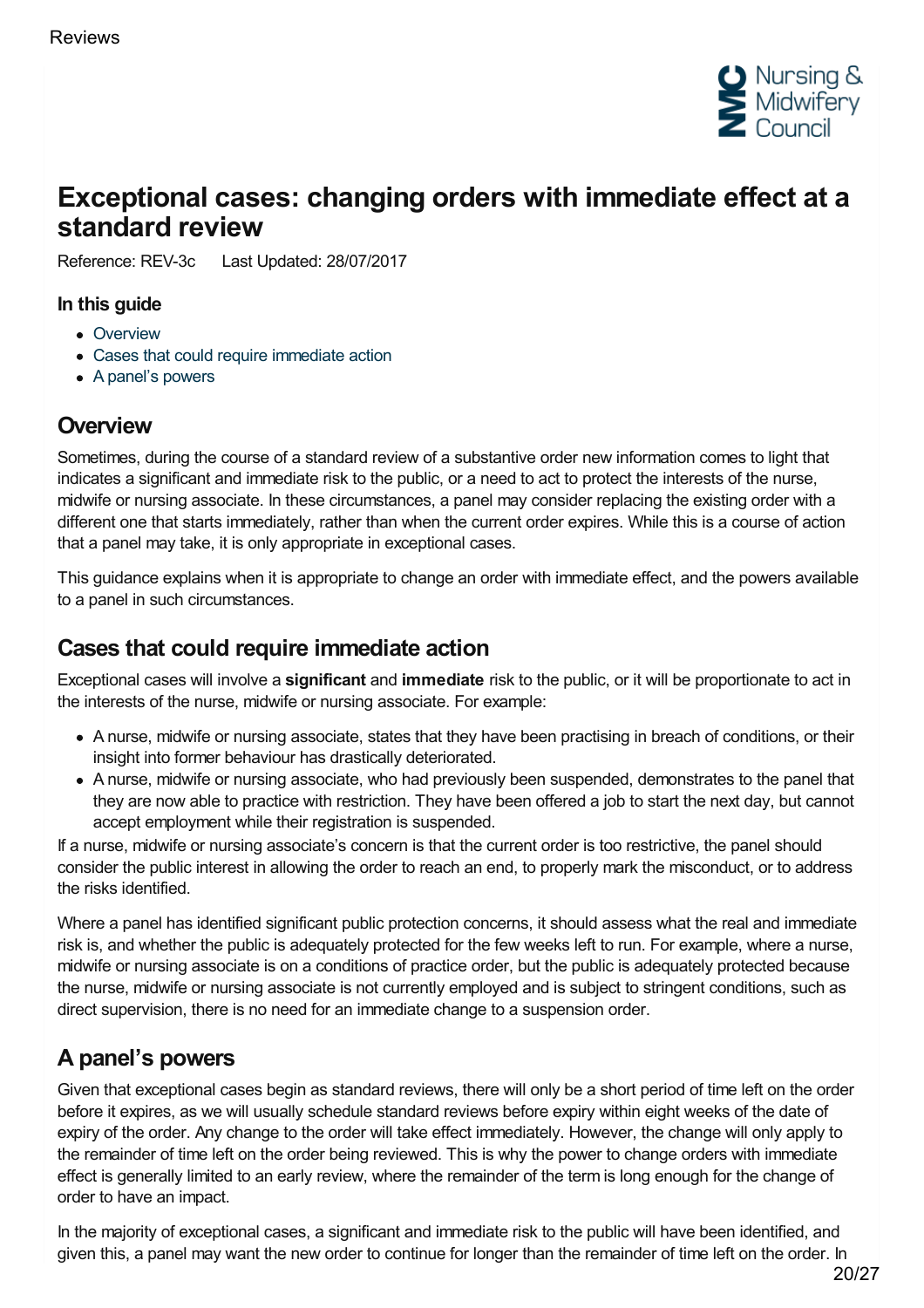these circumstances a panel has the following powers:

- change any condition imposed by the order<sup>1</sup> and extend, or further extend the period for which the order is in place under its [powers](https://www.nmc.org.uk/ftp-library/reviews/substantive-order-reviews/early-review/) of early review<sup>2</sup>
- replace the order with a caution order, a conditions of practice order, a suspension order or a striking-off order. $3$  Then, extend the order using its powers under the standard review [procedure](https://www.nmc.org.uk/ftp-library/reviews/substantive-order-reviews/standard-reviews-before-expiry/).<sup>4</sup>

Under the powers of an early review a panel may change any conditions of an existing order and then extend the life of that order. In an early review, a panel may also decide to replace the existing order with a completely new one. However, any new order imposed at an early review will only be effective for the remaining length of time of the original order and it cannot be extended beyond this time using the powers of early review.<sup>5</sup>

To extend the order, a panel should then use its powers under the standard review procedure. By using its powers this way a panel can make sure that a nurse, midwife or nursing associate is not placed on an order for longer than allowed. If a panel used its powers of early review to replace the existing order with a new one and then extend the order for the maximum period using its powers of early review, the order would run for longer than intended or allowed. This is because substantive orders are not reviewed on the day they are due to expire, they are normally reviewed six weeks before they expire. The time left before the order expires would be added on to the length of the new order.<sup>6</sup>

If a panel decides to use its powers of early review during a standard review hearing, that is to take immediate action, it should:

- begin by noting that the review hearing was started as a standard review before expiry
- decide, and explain clearly, the exceptional circumstances which require them to take immediate action using their powers of early review
- produce a clear record of its reasoning to be available as part of the written decision.

1 Article 30(4)(f) of the Order

- 2 Article 30(4)(b) of the Order
- 3 Article 30(4)(d) of the Order
- 4 Article 30(1)(a) of the Order

6 Also, in such circumstances, the next reviewing panel mayquestion whether the order is still in force, as the wording of article 30(2)(4)(d) states that any replacement order shall onlyhave effect for the remainder of the term of the order it replaces. In such cases panels should still conduct a reviewof the substantive order where is clear that the intention of the previous panel was for the replacement order to run for longer than the period left before the expiryof the original order.

<sup>5</sup> See Article 30(4)(d) of theOrder: shall have effect for the remainder of the term of the order it replaces.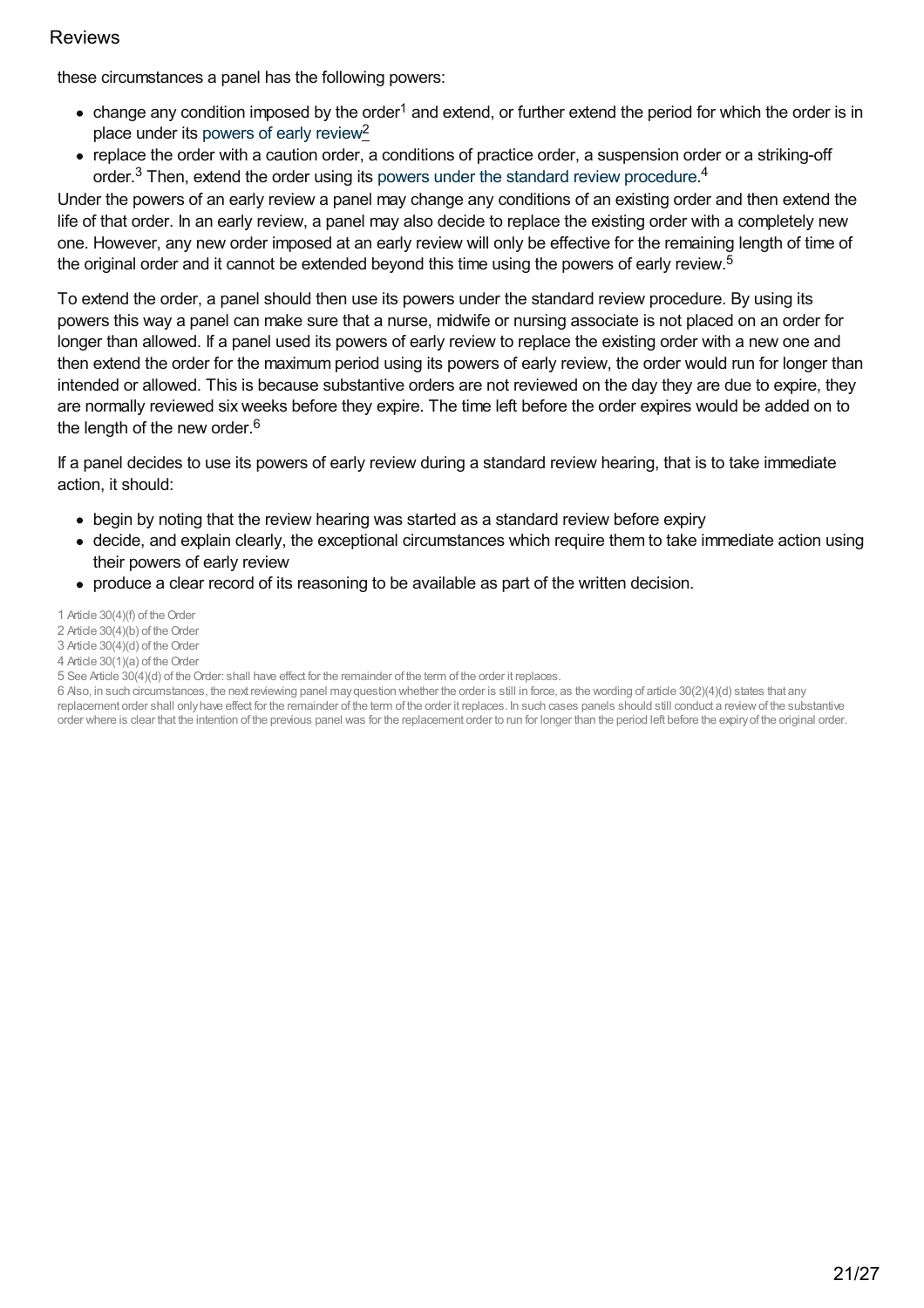

# <span id="page-21-0"></span>**Review of striking-off orders**

Reference: REV-3d Last Updated: 03/02/2021

A striking-off order lasts at least five years, during which time a nurse, midwife or nursing associate who's been struck off the register, may not apply to go back on, also known as applying for restoration .

An exception to this rule is when a panel carries out a review of the striking-off order because new, relevant evidence has become available since the order was made.

An application for a review of a striking-off order can be made at any time during the life of an order.

It is important to note that the right to request a review of a striking-off order should not be confused with the right to [appeal](https://www.nmc.org.uk/ftp-library/appeals-restoration/) within 28 days of receiving the panel's decision.

When we receive an application to review a striking-off order, we carefully consider the merits of the application.

If the evidence submitted as part of this application is evidence that was not available at the time of the original hearing, and could have made a real difference to the panel's final decision, then we will refer the application to the Fitness to Practise Committee.

Applications referred for review will follow the same procedure as set out for restoration hearings.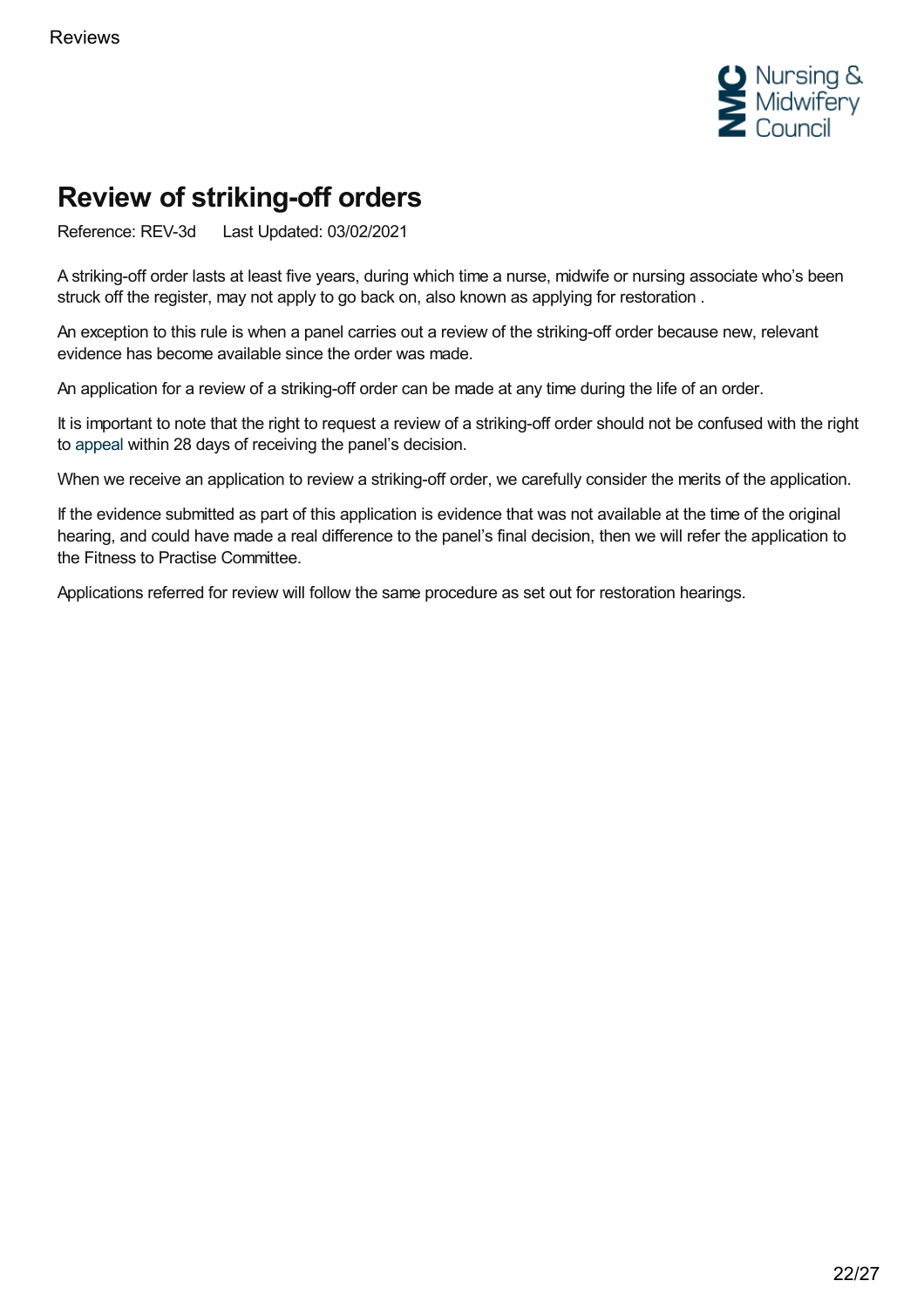

# <span id="page-22-0"></span>**New allegations**

Reference: REV-3e Last Updated: 12/10/2018

If we receive information about the practice of a nurse, midwife or nursing associate which suggests that there has been further misconduct, poor practice or difficulties caused by health or lack of knowledge of English, since a substantive order was put in place, we have to decide whether a panel should be made aware of the new allegation as part of the review process, or whether we should treat the information as a new referral.

Generally, we would make the reviewing panel aware of the new information when:

- it relates to the existing order, for example it suggests that there may have been a breach of conditions of practice
- the original case arose due to clinical or competence concerns, and the new information suggests that similar poor practice to those previously proved have occurred again
- it relates to health, for example it suggests that the nurse, midwife or nursing associate's health condition (already established before a practice committee) has deteriorated.

If we decide not inform the reviewing panel of the new information, but to treat the information as a new referral, we will refer it to our screening team.

They will decide whether there should be a new investigation into the nurse, midwife or nursing associate's fitness to practise.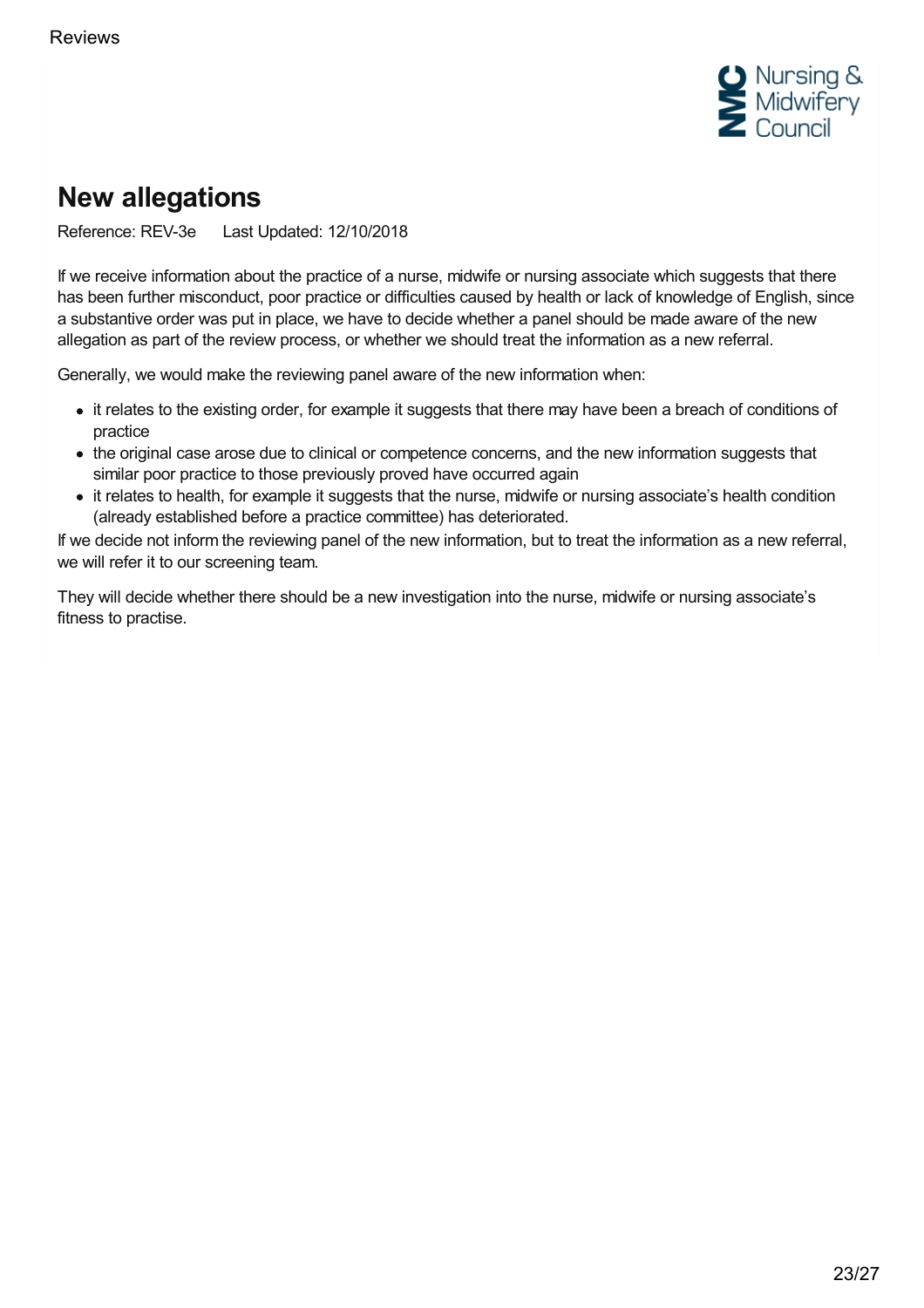

# <span id="page-23-0"></span>**Reviewing orders when there may have been a breach**

Reference: REV-3f Last Updated: 12/10/2018

If we receive information that shows the nurse, midwife or nursing associate may be in breach of their substantive order, we will arrange an early review.

Where a nurse, midwife or nursing associate accepts the breach and the facts of the breach, the panel will record this and review the substantive order in light of the new information.

Where the breach is not accepted, the panel will conduct a fact finding exercise at the early review hearing to decide whether or not there has been a breach of the order.

The panel will then conduct a review of the order once they have decided whether the order has been breached.

Where a breach is so serious we will treat the new information as a new referral, taking into account the wider public interest concerns. However, in most cases, substantive order review panels are equipped to deal with any breach of a substantive order.<sup>1</sup>

1 See paragraph 25.328 of The Fifth Report to the [Shipman](http://webarchive.nationalarchives.gov.uk/20090808163839/http:/www.the-shipman-inquiry.org.uk/images/fifthreport/SHIP05_COMPLETE_NO_APPS.pdf) Inquiry, where Dame Janet Smith referred to review hearings as, "extremely important, as they are the 'teeth' behind the sanctions other than erasure."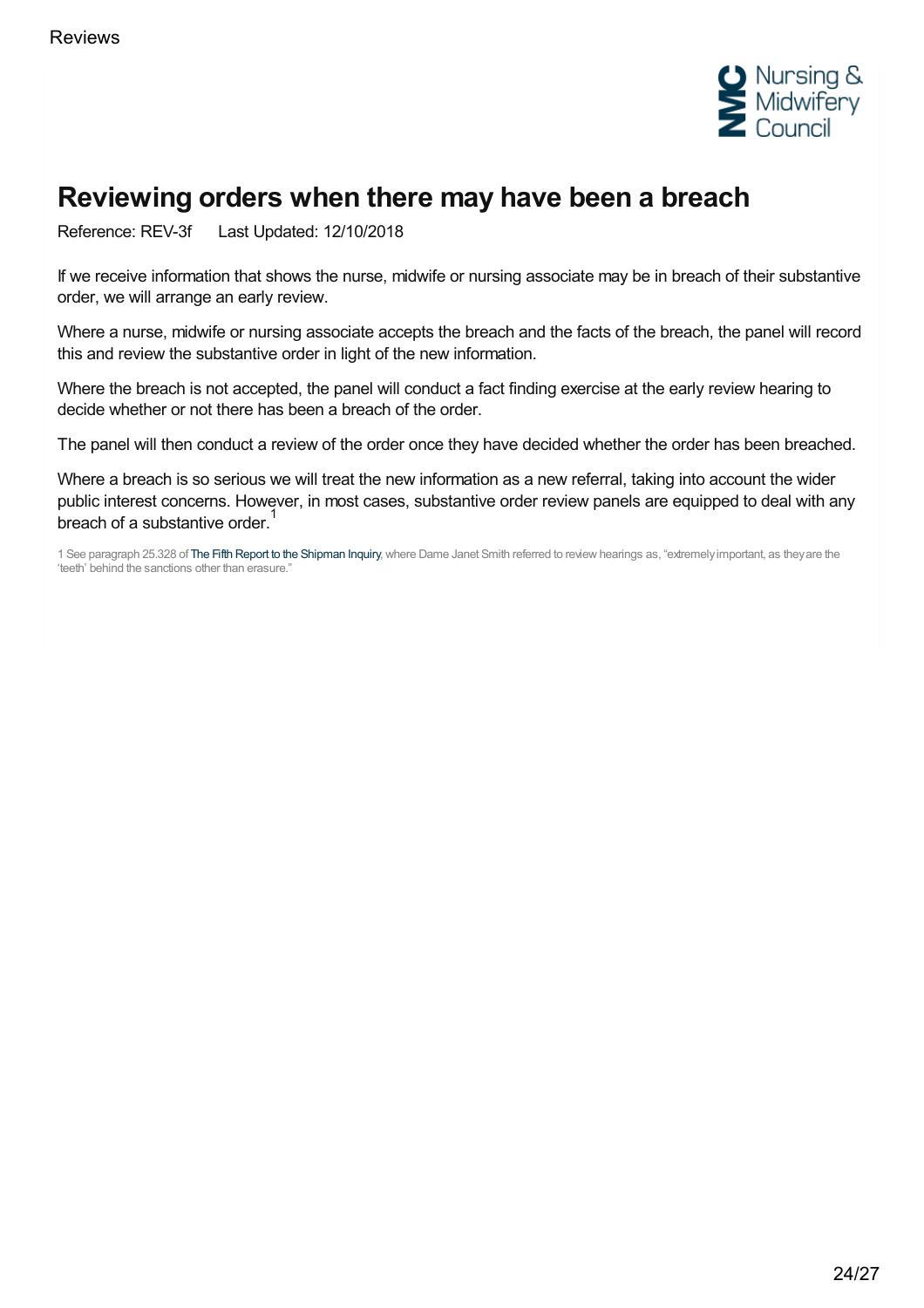

# <span id="page-24-0"></span>**Reviews where an interim order is in place**

Reference: REV-3g Last Updated: 12/10/2018

If we receive new information which has led to a new referral and an interim order has been put in place, we'll tell the substantive order review panel about the interim order.

Putting all appropriate information before substantive order review panels ensures that the public, and the wider public interest, are protected.

Where the new matters are not admitted, the panel will have to be careful in how it considers those matters in the review.

Difficulties may arise where the interim order is more restrictive than the substantive order being reviewed.

A panel will still undertake a full review of the substantive order and the nurse, midwife or nursing associate's current fitness to practise, so that the public, and the wider public interest, are protected. In such cases the panel should not change a substantive order just to mirror the interim order.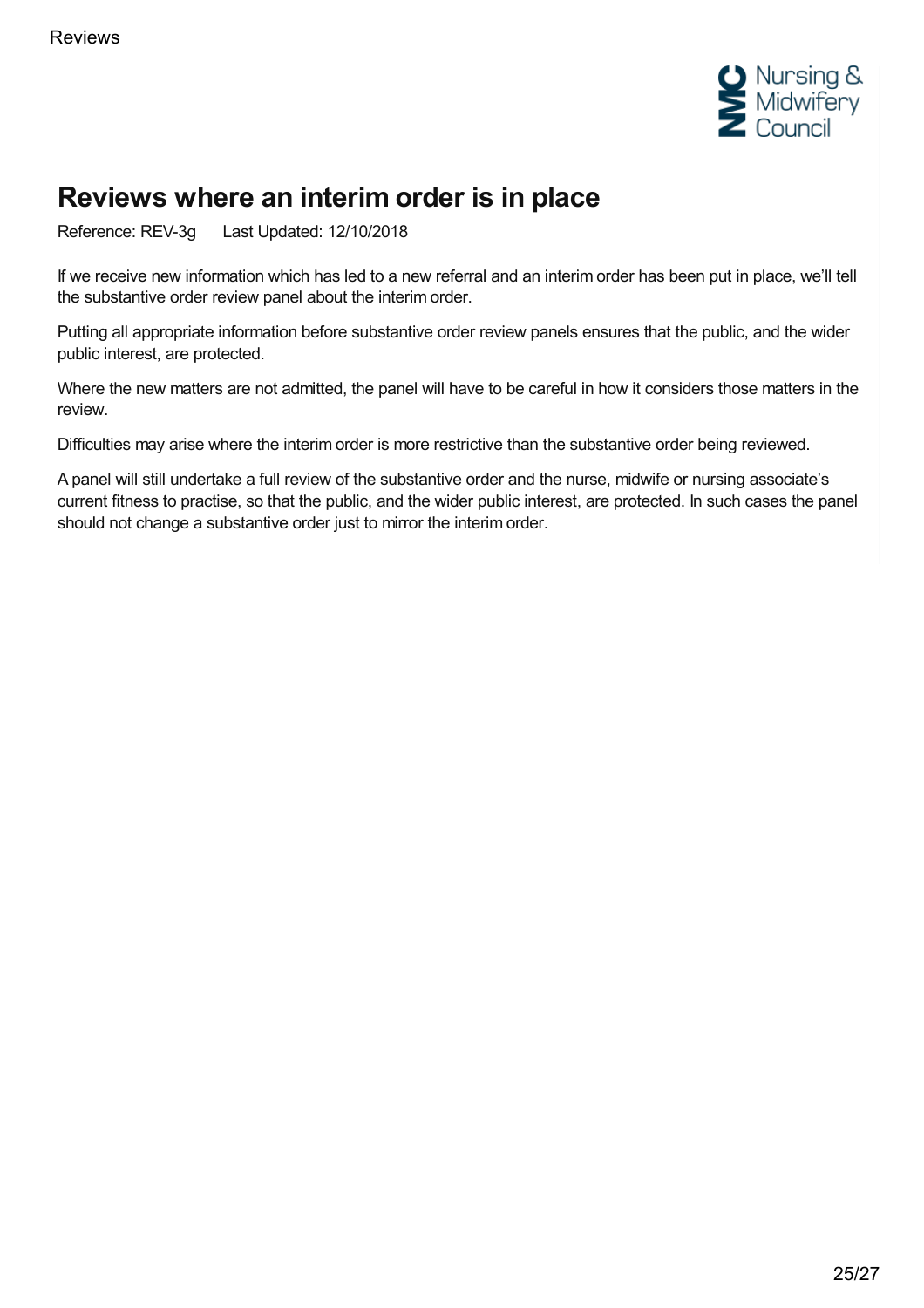

# <span id="page-25-0"></span>**Allowing orders to expire when a nurse or midwife's registration will lapse**

Reference: REV-3h Last Updated: 09/04/2018

#### **In this guide**

- [Overview](#page-25-1)
- Nurses, midwifes or nursing [associates](#page-25-2) only still registered because of the order
- Nurse, midwife or nursing [associate](#page-25-3) doesn't want to continue practising
- Public protected by finding of [impairment](#page-26-0)

### <span id="page-25-1"></span>**Overview**

In certain circumstances allowing a suspension or conditions of practice order to expire following a finding of current impairment may actually be the best way to protect the public from concerns about a nurse, midwife or nursing associate's practice.

Taking this option is likely to be appropriate if:

- the nurse, midwife or nursing associate's registration is only active because of the substantive order being in place,
- the nurse, midwife or nursing associate doesn't want to continue practising, and
- the public are protected because the panel have made a clear finding that the nurse, midwife or nursing associate's fitness to practise is currently impaired so that this can be drawn to the attention of any future decision-maker if the nurse, midwife or nursing associate attempts to re-join the register.

It is important that panels remember that the above factors are important in deciding whether to take no further action, and they should consider these against the general circumstances of the case in deciding what action to take. At this stage, all options are open to them, and the usual factors in making sanction [decisions](https://www.nmc.org.uk/ftp-library/sanctions/decision-making-factors/) will still apply. They may need to impose a more restrictive order (including striking-off) if they decide it is necessary in the circumstances, including if the nurse, midwife or nursing associate has not engaged with the process, which will always be one of the important factors to consider.

#### <span id="page-25-2"></span>**Nurses, midwifes or nursing associates only still registered because of the order**

If nurses, midwives and nursing associates don't pay their fee and complete revalidation, their registration would usually lapse. However, if a nurse, midwife or nursing associate is on a conditions of practice order, or a suspension order, their registration cannot lapse because of the existence of the order. If the panel decide to allow the order to expire, the nurse, midwife or nursing associate who has not paid their fee or completed revalidation would no longer be registered with us, and would not be able to practise.

### <span id="page-25-3"></span>**Nurse, midwife or nursing associate doesn't want to continue practising**

Because nurses, midwives and nursing associates can apply for readmission to the register as soon as their registration lapses, it is important that the panel is sure that the nurse, midwife or nursing associate no longer wants to practise before it decides to let an order expire. This is because if the panel has found the nurse, midwife or nursing associate's fitness to practise to be currently impaired, the nurse, midwife or nursing associate will not have addressed the concerns about their practice, and will not have shown the panel that they do not present a risk to patients. The nurse, midwife or nursing associate will need to give the panel a clear explanation of their